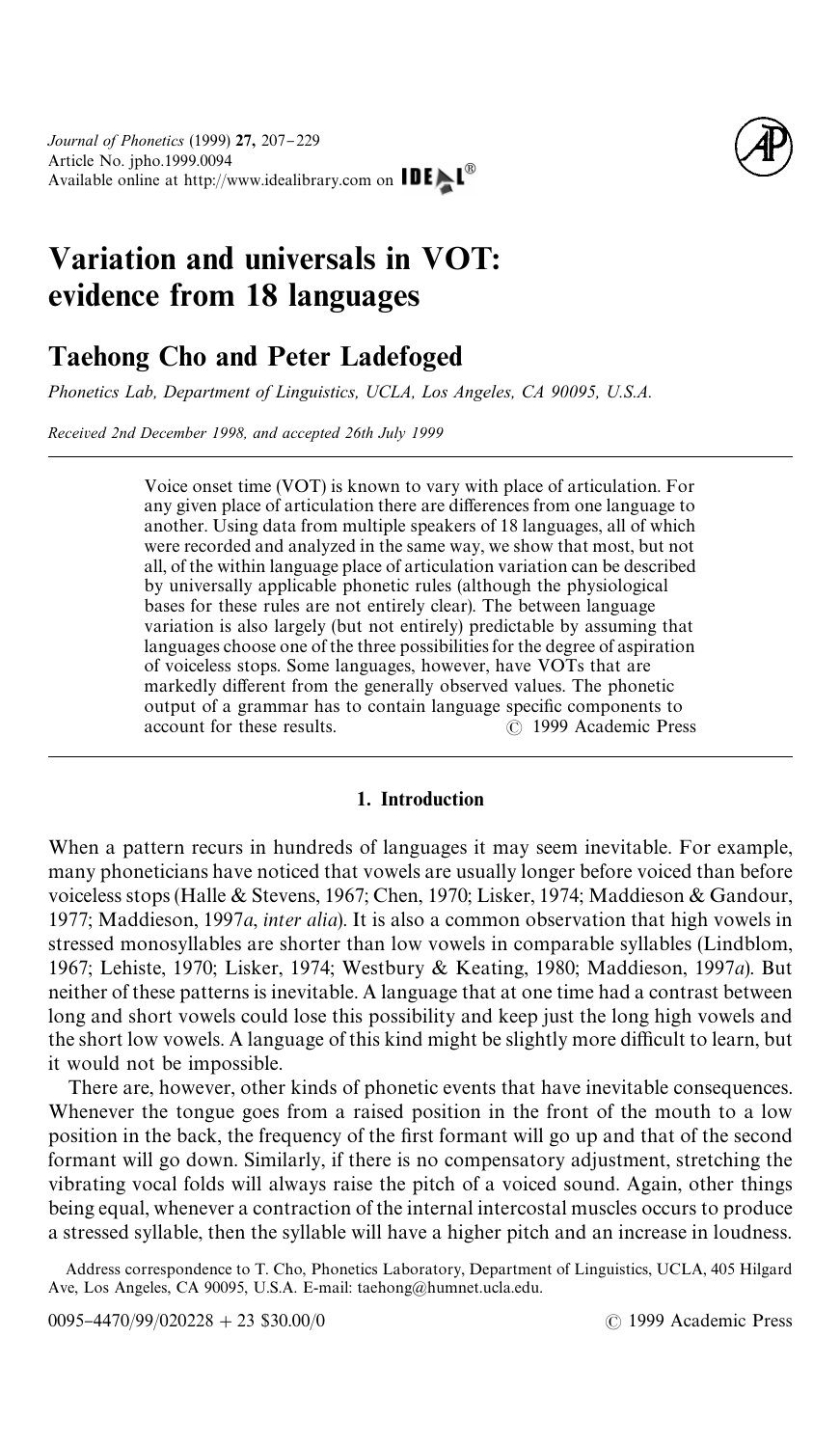In discussing phonetic universals we should keep these two kinds of phonetic events distinct. It is physically impossible to move the tongue from a high front to a low back position without raising F1 and lowering F2. It is perfectly possible to reverse the usual vowel length differences between high and low vowels, although the resulting gestures may be more difficult to make. In this paper, we will discuss differences among aspirated and unaspirated stop consonants as reflected by variations in voice onset timing (VOT). We will mainly be concerned with variations in VOT due to place of articulation, and will consider which, if any, of these variations are inevitable consequences of some physiological adjustment, and which are simply the most favored (perhaps the easiest) articulatory gestures.

It is well known that VOT varies to some extent with place of articulation. The princi-pal findings are that: (1) the further back the closure, the longer the VOT [\(Fischer](#page-21-0)Jø[rgensen, 1954;](#page-21-0) [Peterson & Lehiste, 1960\)](#page-22-0); (2) the more extended the contact area, the longer the VOT [\(Stevens, Keyser & Kawasaki, 1986\)](#page-22-0); and (3) the faster the movement of the articulator, the shorter the VOT [\(Hardcastle, 1973\)](#page-21-0). These patterns have been known for many years. They can be observed in [Lisker and Abramson](#page-21-0)'s (1964) classic crosslinguistic study of VOT—although they themselves did not go into details concerning variations of VOT conditioned by place by articulation. Tables I and II show that, in their data, velar stops always have a longer VOT. Furthermore, in both aspirated and unaspirated stops, VOT is shortest before bilabial stops and intermediate before alveolar stops, with the exception of the unaspirated stops in Tamil and the aspirated stops in Cantonese and Eastern Armenian.

In early forms of generative phonology, such patterns were considered to be attributable to low level (automatic) phonetic implementation rules, constrained by physiological (biomechanical) factors, and thus not a necessary part of the grammar of any one language. This is the view expressed by [Chomsky & Halle \(1968\)](#page-21-0) in the *Sound Pattern of English* (SPE). In SPE, for any given language, once binary features have been converted into scalar featural values, the physical output is completely determined by universal phonetic implementation rules.

|     | Dutch | Puerto Rican<br>Spanish |    | Hungarian Cantonese Armenian | Eastern | Korean | Tamil |
|-----|-------|-------------------------|----|------------------------------|---------|--------|-------|
| /p/ | 10    |                         |    |                              |         | 18     |       |
| /t. |       |                         | Iб | 14                           |         | 25     |       |
| /k  |       | 29                      | 29 | 34                           | 30      |        | 24    |

TABLE I. Summary of VOT (ms) in unaspirated stops reported by [Lisker & Abramson \(1964\)](#page-21-0)

TABLE II. Summary of VOT (ms) in aspirated stops reported by [Lisker](#page-21-0) [& Abramson \(1964\)](#page-21-0)

|                          | Cantonese | English | Eastern<br>Armenian | Korean |
|--------------------------|-----------|---------|---------------------|--------|
| $/\rm{p}^h$              | 77        | 58      | 78                  | 91     |
| $\tilde{t}$ <sup>h</sup> | 75        | 70      | 59                  | 94     |
| $/k^{h}$                 | 87        | 80      | 98                  | 126    |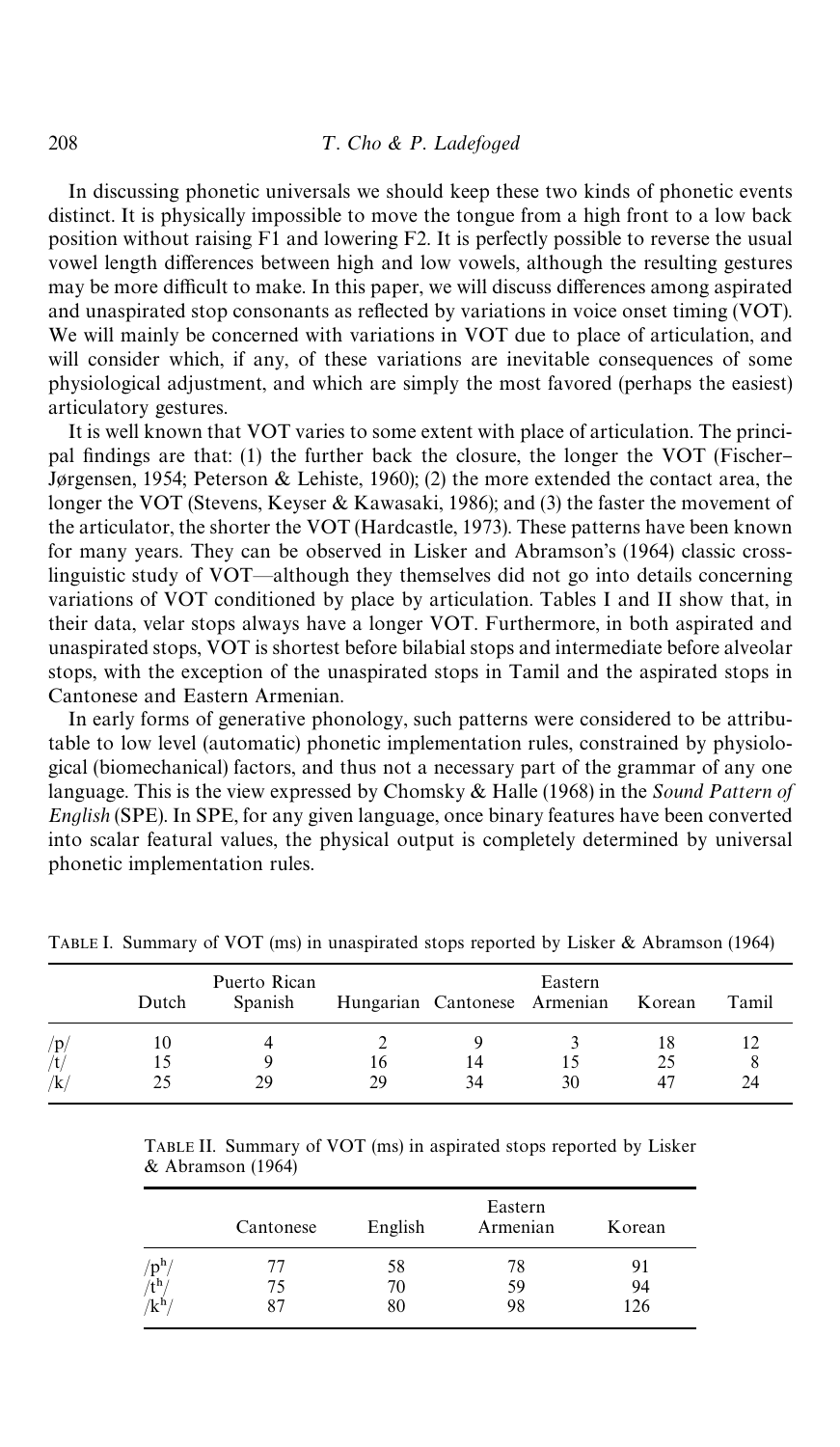It has also been known for many years that the SPE view is not correct, and that there are language specific phonetic rules which must be part of the grammar of each language [\(Pierrehumbert, 1980,](#page-22-0) [1990;](#page-22-0) [Keating, 1984, 1985,](#page-21-0) [1990; Fourakis & Port](#page-21-0) [1986; Cohn, 1993,](#page-21-0) among others). In particular, [Keating \(1985\)](#page-21-0) convincingly shows that three assumed phonetic universals—intrinsic vowel duration, extrinsic vowel duration, and voicing timing—are not automatic results of speech physiology. They are not universal attributes of sounds, but are at least in part determined by language specific rules. [Docherty \(1992\)](#page-21-0) reaches a similar conclusion with respect to VOT in British English.

There have been several recent reports of variations in VOT, the most important being those of [Cooper \(1991](#page-21-0)*a*, [1991](#page-21-0)*b*), [Docherty \(1992\)](#page-21-0), and [Jessen \(1998\)](#page-21-0). These studies present data on VOT in many different contexts, but in each case the comparable data are limited to a single language (Cooper on American English, Docherty on British English, and Jessen on German). The present study is limited in a different way. It presents carefully matched data from a large number of languages, but the data set involves only a single phonetic context.

#### 1.2. Explanations of VOT patterns

There have been several explanations in the literature for the general voice onset differences found in the studies reported above. These explanations depend on a number of factors, including laws of aerodynamics, articulatory movement velocity, and differences in the mass of the articulators. In addition, there is an alternative analysis that suggests there is a temporal adjustment between stop closure duration and VOT ([Weismer, 1980](#page-22-0); [Maddieson, 1997](#page-21-0)*a*). There might also be a perceptual advantage to place related VOT differences [\(Jessen, 1998\)](#page-21-0). All these explanations attempt to account for what Docherty  $(1992)$  calls the low cost procedure for producing stops—one which is favored, but might not be used in a particular language. They also apply only if all other things are equal, which they seldom are. It is precisely because things are seldom equal that it is difficult to pull apart that bit of the variance that might be attributable to physical causes.

#### 1.2.1. *General law of aerodynamics*

Many phoneticians (e.g., [Hardcastle, 1973](#page-21-0); [Maddieson, 1997](#page-21-0)*a*) have suggested that one of the factors which contribute to VOT differences is the relative size of the supraglottal cavity behind the point of constriction. There are two ways of considering this. Firstly, the cavity behind the velar stop has a smaller volume than that behind the alveolar or bilabial stops. Secondly, the cavity in front of the velar stop has a larger volume than that in front of the alveolar or bilabial stops.

In order to produce voicing there must be a difference in air pressure across the vocal folds [\(van den Berg, 1958\)](#page-20-0). If the air in the oral cavity is at a pressure similar to that below the vocal folds, there will be no airflow between them and they will not vibrate. From the first point of view, the notion that the cavity behind the velar stop has a smaller volume than that behind the alveolar or bilabial stops, it may follow that the velar stop has a greater pressure behind it at the beginning of the release phase. The air in the lungs and the vocal tract has to be considered as a single volume, which is smaller in a velar stop than it is in an alveolar or bilabial stop. During an utterance, the air is compressed by the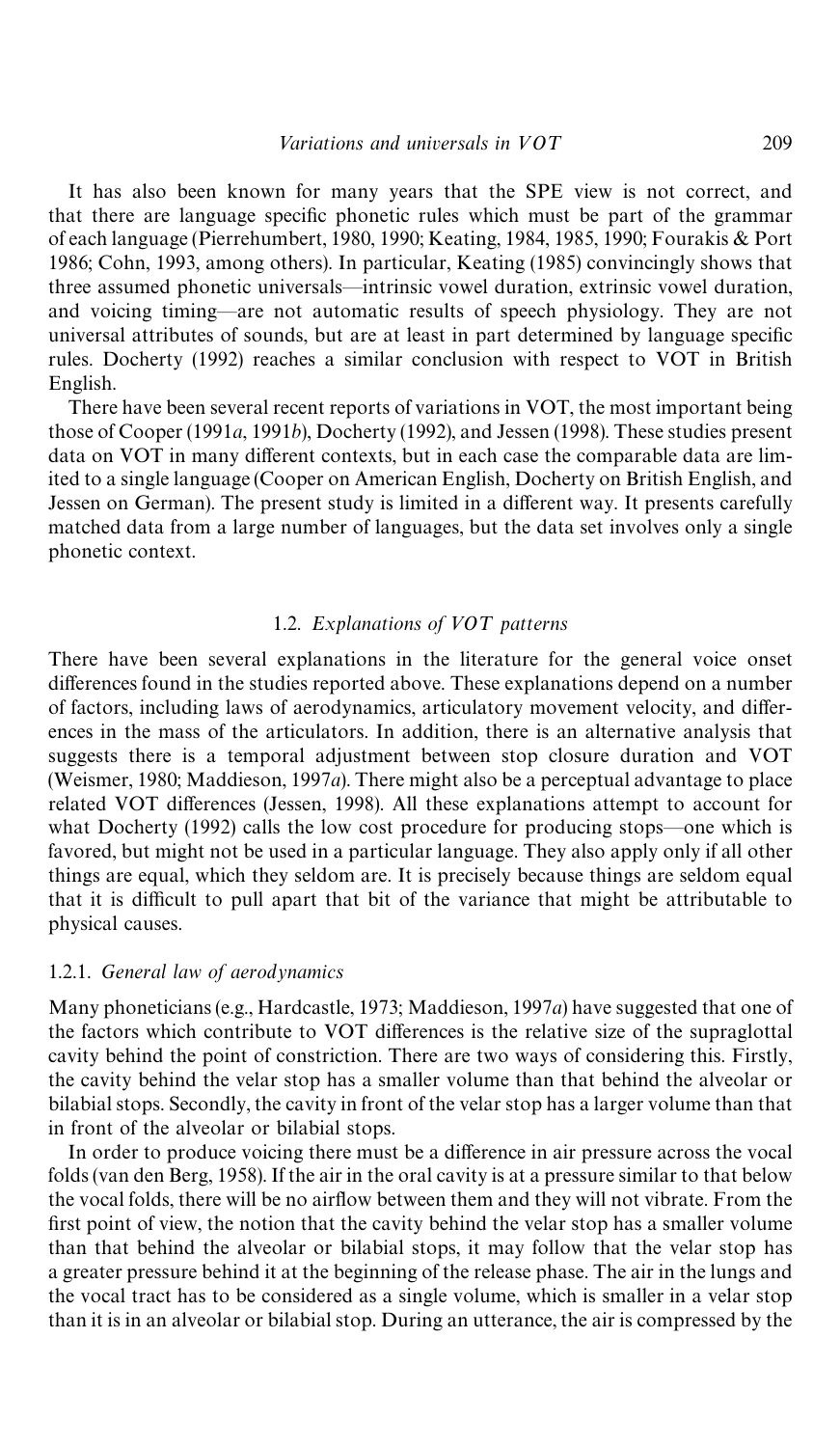action of the respiratory muscles. If the volume being compressed is small, a given reduction in size will produce a greater increase in pressure. As a result the air pressure in the vocal tract may be higher for a velar stop. If this is so, it will take a longer time for the pressure behind the closure to fall and allow an adequate transglottal pressure for the initiation of the vocal fold vibration.

The second point of view considers the fact that there is a larger body of air in front of the velar stop. This body of contained air will act like a mass that has to be moved before the compressed air behind the velar closure can be released into the open air. Irrespective of whether there is or there is not a higher air pressure behind velar closures, the drop in the pressure of the air in the vocal tract will be slower for velars, again resulting in more time to attain the crucial transglottal pressure difference required for voicing.

#### 1.2.2. *Movement of articulators*

In addition to noting the effect of differences in the relative size of the supraglottal cavities[, Hardcastle \(1973\)](#page-21-0) postulates that the voice onset difference can be due in part to the fact that the tip of the tongue and the lips move faster than the back of the tongue. This notion is supported by a cineradiographic study of VC and CV articulatory velocities by [Kuehn & Moll \(1976\)](#page-21-0), who report that the articulatory movement is fastest for the tongue tip, intermediate for the lower lip, and slowest for the tongue body. This may be partly due to the relative masses of the articulators involved; the tongue tip is smaller and lighter than the lips or the body of the tongue. It is also due to the fact that jaw movements affect lip and tongue movements in different ways; tongue dorsum movement is least affected by jaw movement, while lower lip movement is accelerated by jaw movement.

In line with this latter point, [Maddieson \(1997](#page-21-0)*a*) suggests that one of the reasons for the difference in VOT between English stops  $/p/$  and  $/k/$  is the distance from the pivot point of the jaw rotation. A schematized representation of the effect jaw rotation is shown in Fig. 1. As illustrated in the figure, because the pivot of jaw rotation is further from the lip than from the tongue body, the movement of the lower lip will be greater than that of the tongue body for a given angular motion of the jaw (see als[o Vatikotis-](#page-22-0)Bateson  $\&$  Ostry, 1995). When the articulator is the lower lip, the compressed air behind



Figure 1. Schematic representation of the effect of jaw rotation. A  $20^{\circ}$  shift in jaw angle separated the lips apart more than the tongue back and velum.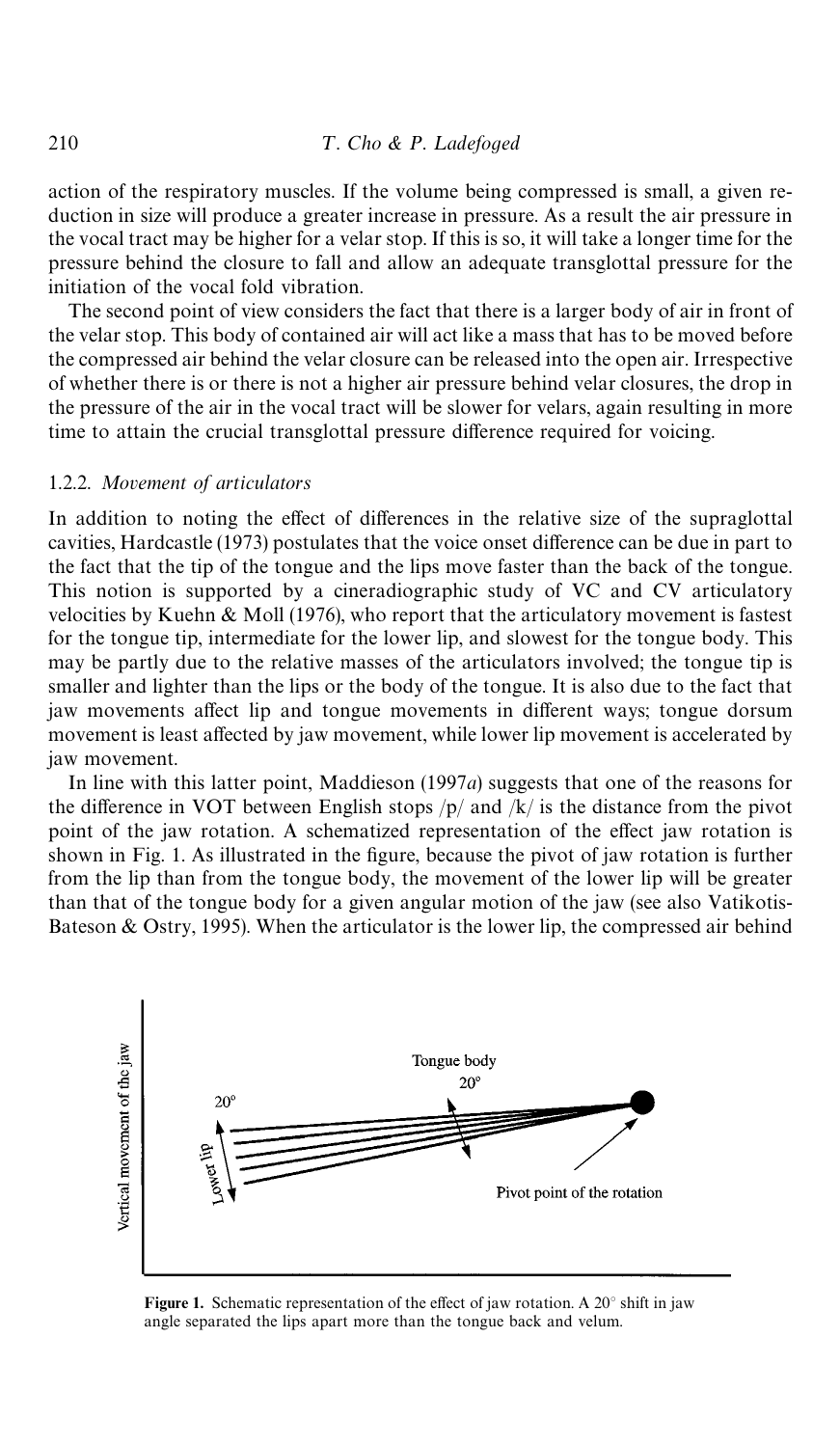the constriction escapes at a faster rate, resulting in a shorter time before building up an appropriate transglottal pressure for the initiation of voicing.

As [Maddieson \(1997](#page-21-0)*a*) notes, this explanation does not account fully for the place-related difference in VOTs between bilabial and alveolar stops. Recall that [Kuehn](#page-21-0) [& Moll \(1976\)](#page-21-0) report that the tongue tip moves faster than the lower lip. If the articulatory velocity is the primary physiological factor for the voice onset difference, we would expect that the VOT would be shorter for apical alveolar stops than for either bilabials or velars, which is not the general finding. This suggests there may be some other factors accounting for the place-related voice onset difference.

#### 1.2.3. The extent of articulatory contact

The VOT variations can also be partly accounted for in terms of the extent of the contact area between the articulators. As velar stops are produced with a constriction between the rounded upper body of the tongue (the dorsum) and the similarly rounded soft plate, the contact area is more extended than that in bilabial and alveolar stops. There is a similar difference in contact length between laminal and apical stops which almost always accompanies dental *vs*. alveolar stop contrasts [\(Ladefoged & Maddieson, 1996\)](#page-21-0). In general, stops with a more extended articulatory contact have a longer VOT.

[Stevens \(1999\)](#page-22-0) provides an aerodynamic explanation for these differences. His main point is that the rate of change in intraoral pressure following the release depends on the rate of increase in cross-sectional area at the constriction. This is significantly different for different places of articulation, primarily due to the differences in the extent of articulatory contact. When there is a long narrow constriction the Bernoullli effect causes the articulators forming the constriction to be sucked together. Because the velar stop has extensive contact between the tongue body and the palate, there is a larger Bernoulli force so that the change in cross-sectional area is relatively slow compared with that for the bilabial or alveolar stops. Consequently, the decrease in intraoral pressure after the closure is gradual for the velar and rapid for the bilabial. Stevens' aerodynamic data show that the volume velocity of airflow at both the constriction and the glottis increases roughly in proportion to the rate of the decrease in intraoral pressure for the first 50 ms immediately following the release of the closure. Schematized curves of airflow and intraoral pressure at the release of voiceless stops appear in [Fig. 2.](#page-5-0)

The timing of the vocal folds vibration is determined by the two inter-related aerodynamic factors shown in the figure:  $(1)$  the rate of decrease in intraoral pressure and  $(2)$  the rate of increase in volume velocity of the airflow. In his discussion of these relationships Stevens was not concerned with differences in laminality. He noted that alveolar stops can be considered to be produced at an intermediate rate of change of both the intraoral pressure and the volume velocity of air#ow, assuming that the alveolar contact area is longer than the bilabial, but shorter than the velar.

#### 1.2.4. *Change of glottal opening area*

In addition to the factors described above, [Stevens \(1999\)](#page-22-0) ascribes differences in VOT among voiceless aspirated stops to the different degrees of glottal opening area that accompany the different places of articulation. For the aspirated stops, the glottis is already open well before the release to allow for aspiration. After the release, this glottal opening must be reduced to reach approximately  $0.12 \text{ cm}^2$  in order to initiate vocal fold vibration. Stevens suggests that the glottal opening area after the release will decrease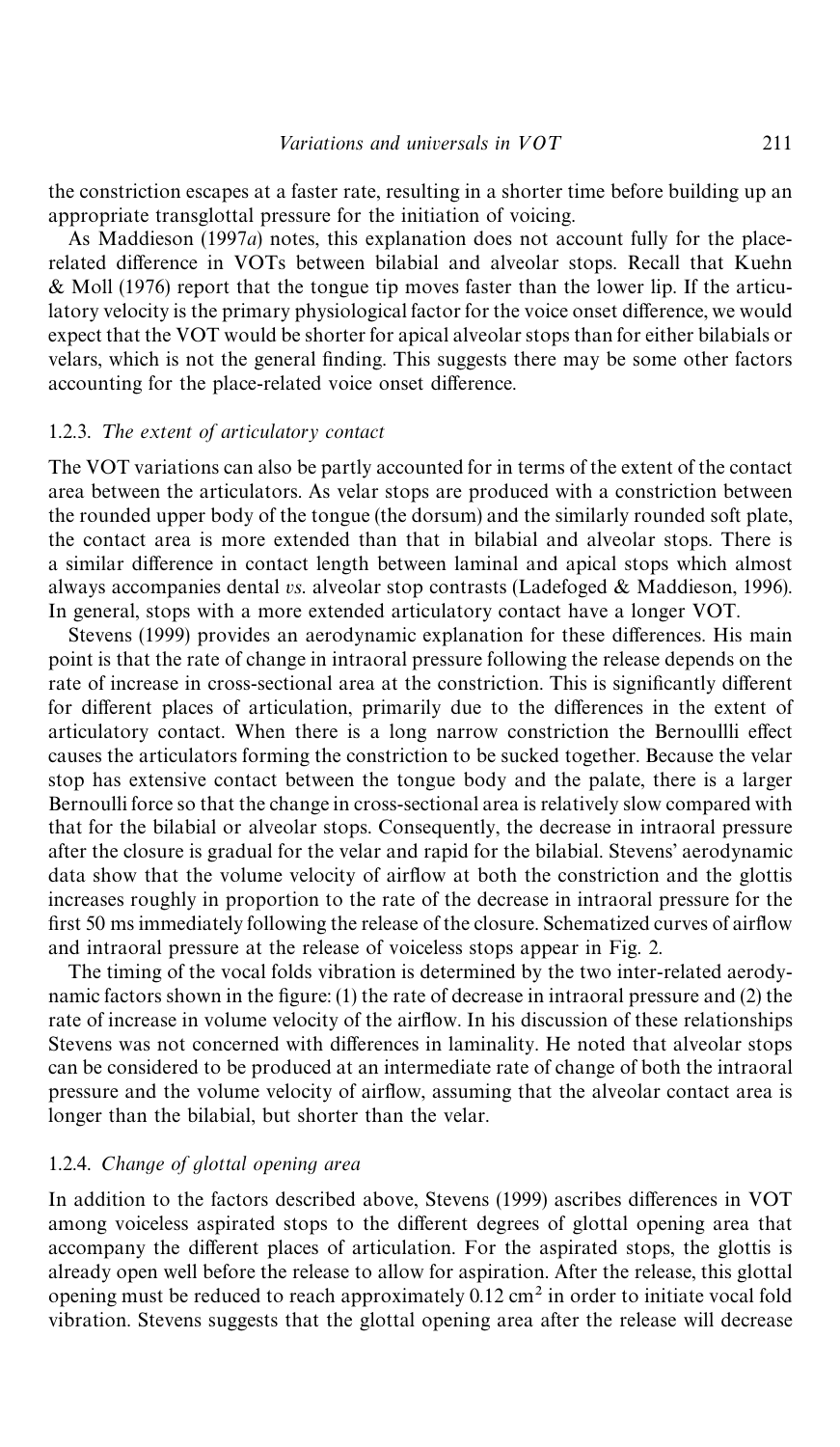<span id="page-5-0"></span>

Figure 2. Schematized curves of airflow and intraoral pressure at the release of

voiceless stops, based on data in [Stevens \(1999\)](#page-22-0).

less rapidly for the velar than for the alveolar or for the labial stop because the intraoral pressure for the velar stop drops more slowly. A build-up of intraoral pressure induces an outward displacement (i.e., abduction forces) on the glottal folds (as well as on the walls of the vocal tract). In addition, during the closure interval the stiffness of the walls of both the glottis and the vocal tract is increased, presumably to counteract the increased intraoral pressure. The decrease of intraoral pressure immediately following the release causes an inward force of the walls of the glottal folds, coupled with a corresponding relaxation of the stiffness. However, the stiffness is still preserved to some degree, thus inhibiting the vibration of vocal folds immediately following the release. On the basis of these assumptions, Stevens posits that the glottal area decreases somewhat more rapidly following the release of bilabial or alveolar stops than the velar stops, since the decrease in intraoral pressure following the release of the bilabial or the alveolar stop is more rapid, and there is a more rapid formation of the adduction forces along with a more rapid relaxation of the stiffness. Thus, the voice onset occurs somewhat earlier for a labial or alveolar than for a velar voiceless aspirated stop.

#### 1.2.5. Temporal adjustment between stop closure duration and  $VOT$

The stop closure duration for bilabial stops is, in general, longer than that of either alveolar or velar stops, which may be due to different degrees of air pressure in the cavity behind the constriction [\(Maddieson, 1997](#page-21-0)*a*). We already noted that a smaller cavity behind the constriction will cause a more rapid build-up of the intraoral air pressure, reaching equity with subglottal air pressure in a relatively shorter time. Based upon this aerodynamic principle and the results of an experiment by [Ohala & Riordan \(1979\)](#page-22-0), Maddieson  $(1997a)$  posits that "if the consonant gesture is timed in some way that directly relates to the time of the pressure peak, then broadly speaking, the further back in the oral cavity a stop closure is formed, the shorter its acoustic closure duration will be'' (p. 630). This provides an inverse relationship between the closure duration and the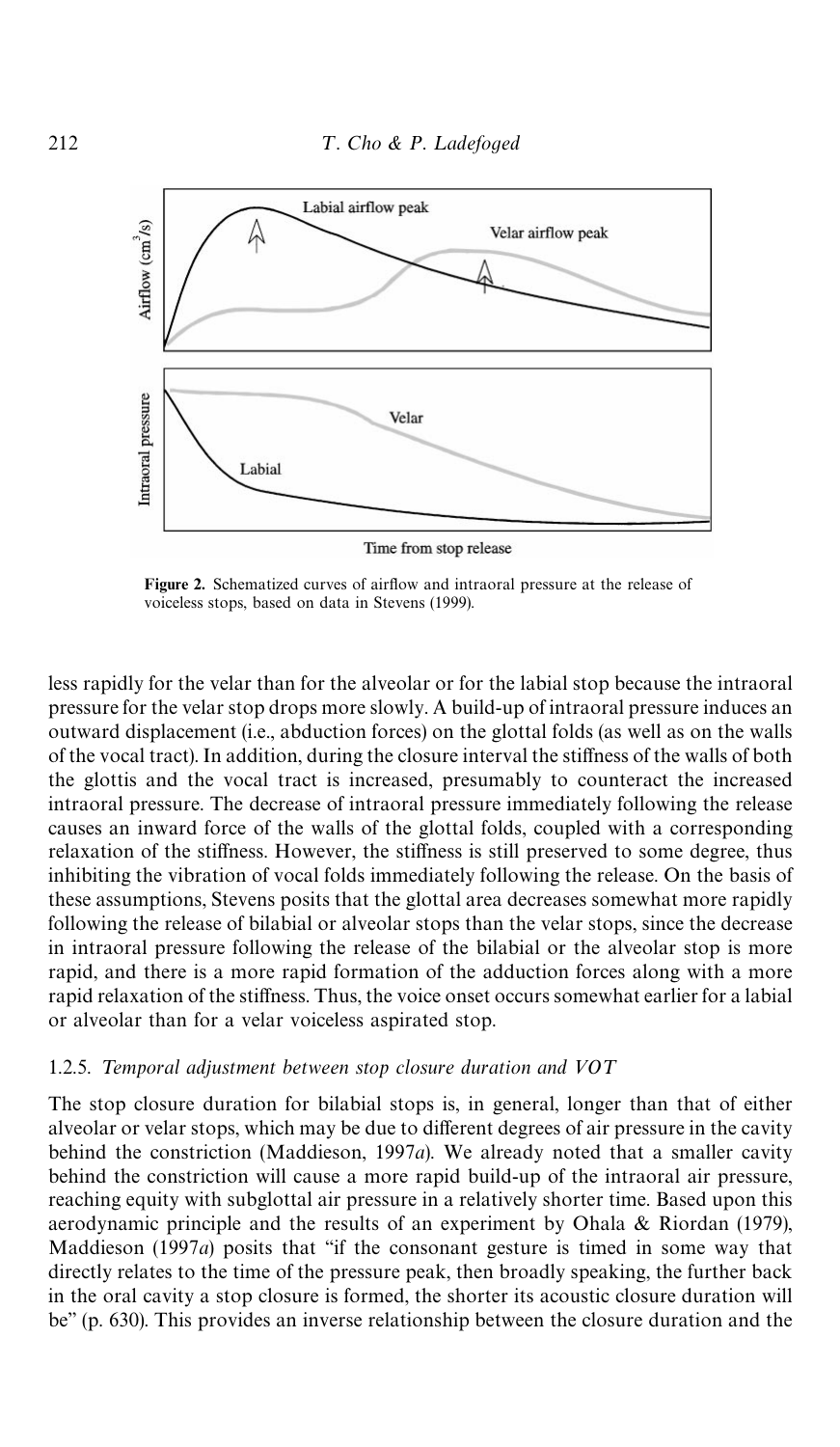

Figure 3. Schematic representation of place differences in aspirated stops from constant vocal fold abduction plus different closure duration. (From [Maddieson,](#page-21-0) [1997](#page-21-0)*a*, p. 622).

observed VOT variation[. Weismer \(1980\)](#page-22-0) reports that for word initial English  $/p$  and  $/k$ , the interval from the onset of the stop closure to the voice onset is the same. Based upon this result and other evidence cited by Weismer, [Maddieson \(1997](#page-21-0)*a*) suggests another possible alternative account of the place-dependent VOT: "There is an abductionadduction cycle of the vocal cords for voiceless stops which is longer in duration than the closure and has a constant time course, anchored to the onset of closure (p. 621).'' In other words, the duration of the vocal fold opening is considered to be fixed, and when the closure duration is relatively longer, the following VOT becomes relatively shorter (and *vice versa*). Fig. 3 is a schematic representation from [Maddieson \(1997](#page-21-0)*a*, p. 622) showing this relationship. [Umeda \(1977\)](#page-22-0) and [Lisker & Abramson \(1964\)](#page-21-0) also discuss the same type of durational relationship between closure and aspiration.

#### 1.2.6. Summary of reported causes of VOT variations due to place of articulation

In summary, the literature indicates that the following physiological/aerodynamic characteristics account, to some extent, for the variations of VOT associated with a difference in the place of articulation.

 $(1)$  *The volume of the cavity behind the point of constriction*. The relatively smaller volume of the supralaryngeal cavity in velar stops causes a greater pressure, which will take longer to fall and allow an adequate transglottal pressure for the initiation of the vocal folds vibration.

(2) The volume of the cavity in front of the point of constriction. The relatively greater mass of the contained air in front of velar stops causes a greater obstruction to the release of the pressure behind the velar stop, so that this pressure will take longer to fall, resulting in a greater delay in producing an adequate transglottal pressure.

(3) *Movement of articulators*. A faster articulatory velocity (e.g., the movement of the lower lip as compared to the tongue dorsum) allows a more rapid decrease in the pressure behind the closure and thus a shorter time before building up an appropriate transglottal pressure.

(4) *Extent of articulatory contact area*. The more extended contact area in laminal dental and velar stops results in a slower release because of the Bernoulli effect pulling the articulators together. Because the articulators come apart more slowly there is a longer time before an appropriate transglottal pressure is produced.

(5) *Change of glottal opening area* ( *for voiceless aspirated stops*). The glottal opening area after the release will decrease less rapidly for the velar than for the alveolar or labial because the intraoral pressure drops more slowly for the velar.

(6) Temporal adjustment between closure duration and VOT. There is a trade-off between the closure duration and the VOT so that there is a fixed duration of vocal fold opening.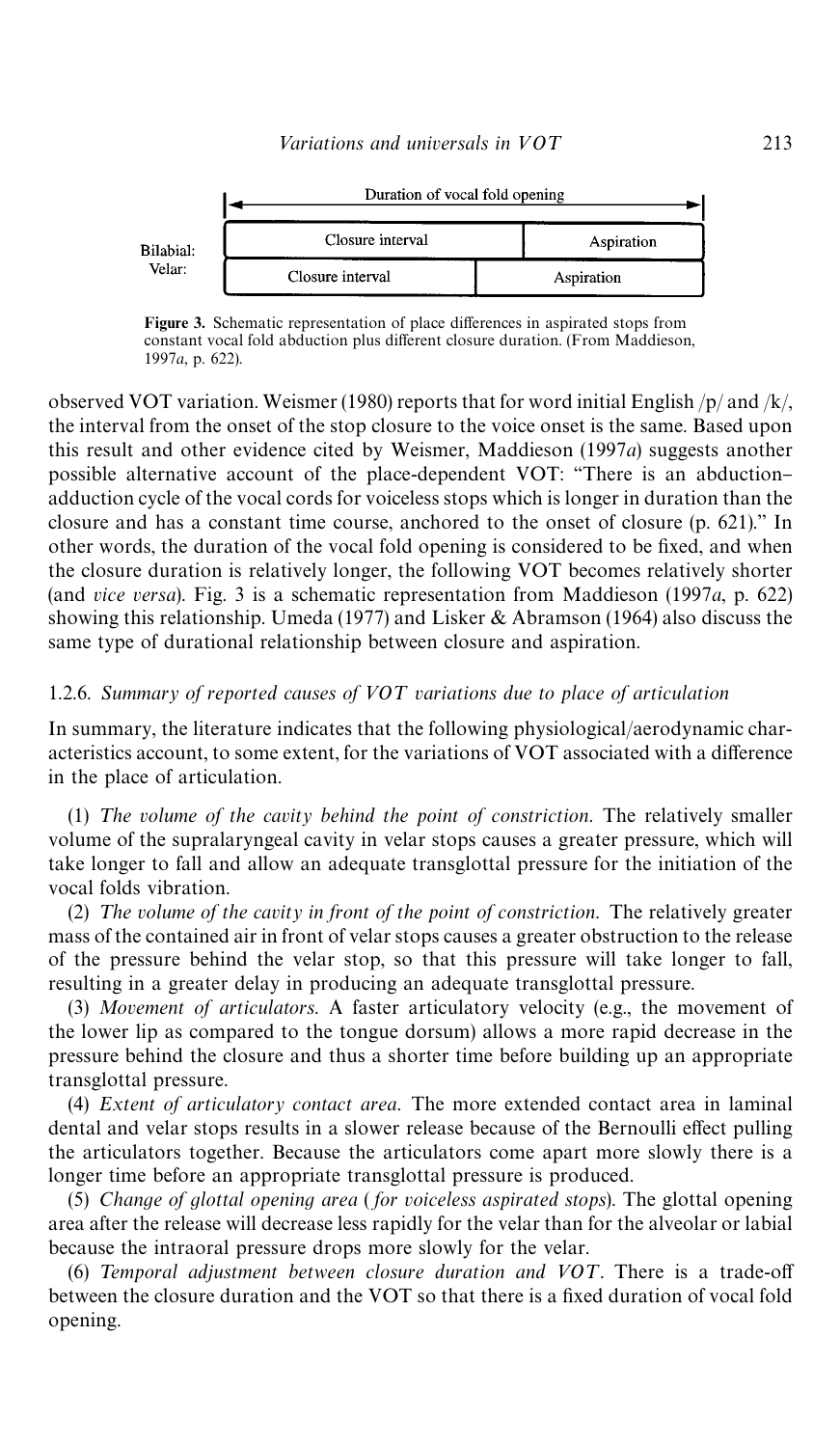Characteristics  $(1)$ – $(4)$  hold better for unaspirated or slightly aspirated stops. They are based on a general principle of aerodynamics: objects such as the vocal folds will vibrate only when there is a sufficient pressure difference across them, and sufficient flow between them. This principle holds, however, only if the vocal folds are adducted so that they are in a suitable position to vibrate. In the case of aspirated stops this does not occur for a considerable period after the release. Place effects on the transglottal pressure occur in the first few milliseconds after release. Even for velar stops the tongue body is expected to have lowered 4–5 mm by 50 ms after the release [\(Maddieson, 1997](#page-21-0)*a*). It is therefore unlikely that in any aspirated stop the supraglottal pressure will be high enough to affect the voicing initiation more than 50 ms after the release when the vocal folds are sufficiently adducted.

On the other hand, (5) will hold for aspirated stops, and (6) will hold for both unaspirated and aspirated stops. The characteristics in (5) explain, though indirectly, why the vibrations of the vocal folds are suppressed even after an adequate transglottal pressure is attained. Recall that the stiffness in walls of both vocal folds and vocal tract are maintained to some degree following the release, which presumably inhibits the vocal fold vibration [\(Stevens, 1999](#page-22-0)). The explanation in (6) also seems to account better for the variation of the aspirated stops. It depends on notions of speech timing rather than any aspect of the aerodynamic mechanism varying with different places of articulation.

#### 2. VOT variations in 18 languages

To discuss the factors underlying variations in VOT we need a body of data from a number of widely different languages, all of which have been collected and analyzed in the same way. Without such controls it is possible that any observed differences between languages may be due to the procedures used to obtain the data. This paper is based on data from a project investigating the phonetic structures of endangered languages. There is nothing special about endangered languages from the phonetic point of view. They are losing speakers and may not be spoken a hundred years from now, but that is for socio-linguistic reasons and not because they share some phonetic properties. Their linguistic characteristics are as diverse as any other group of languages. What makes the languages special for the purposes of this paper is that all the data were collected within one project, using the same protocol. If there had not been a project of this magnitude to which we could refer, we would not have had such a well-matched data set. So, although we hope our findings have some universal relevance, we must note that our conclusions are limited by the data that has been collected. The most notable lack in the data is information about stop closure duration. As all the measures that are available are based on acoustic records of stops in utterance initial position, we cannot discuss possible interactions between stop closure and VOT.

In the UCLA endangered languages project, all the recordings of endangered languages were made in the field in a standardized way by one or the other of the two Principal Investigators, Peter Ladefoged and Ian Maddieson, with the exception of the Hupa data, which were recorded by Matthew Gordon, at that time a graduate student in the UCLA Phonetics Lab. The recorded material always included lists of words illustrating the segmental contrasts in each language in various contexts. In this paper, we are concerned only with recordings of voiceless unaspirated and voiceless aspirated stops which were always recorded in initial position in contrasting words before a non-high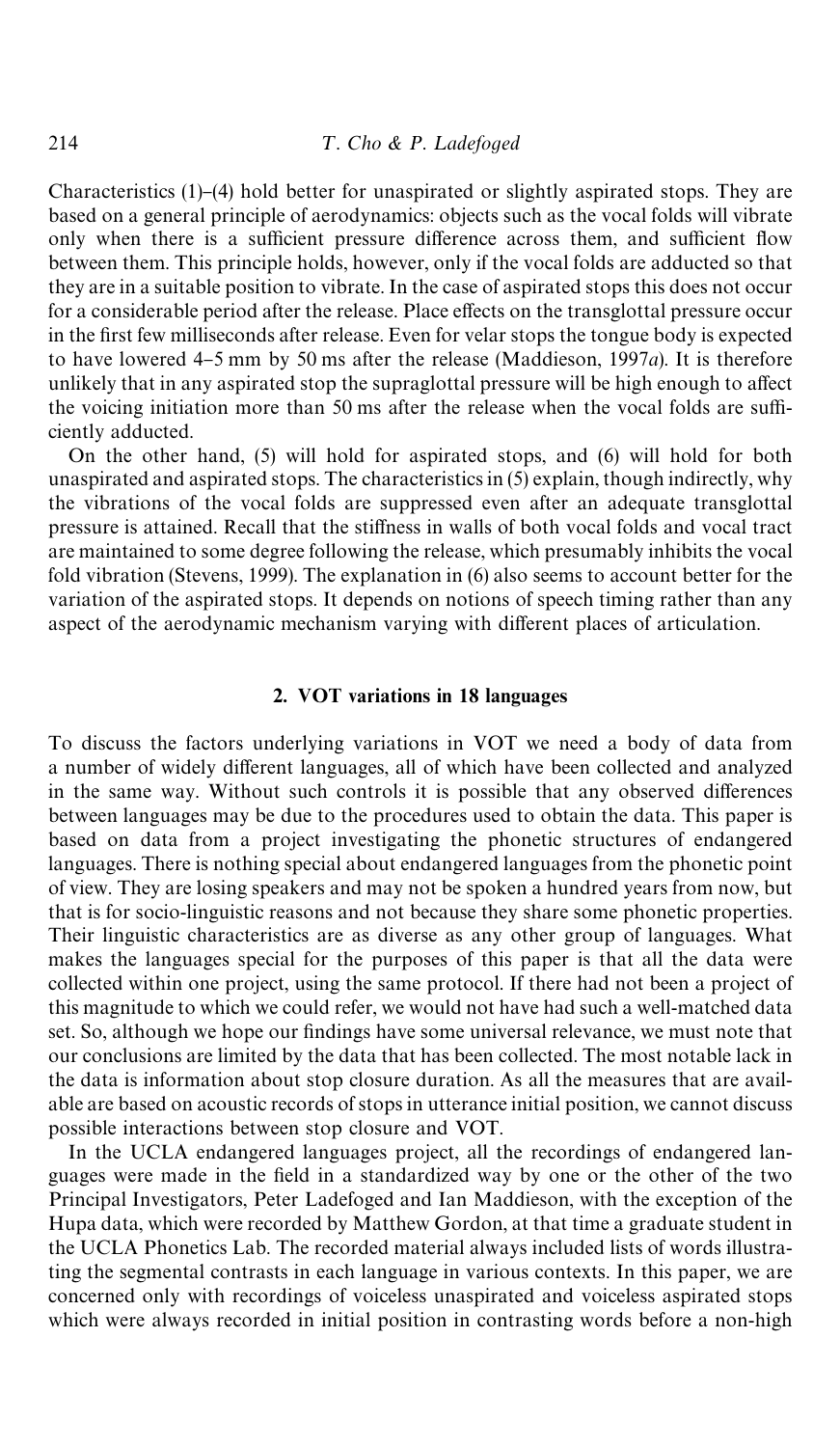vowel. Contrasts before high vowels such as i were also recorded, but will not be considered here as the vowels differed from language to language and represented different impedances to the outgoing air. Contrasts that were elicited in sentences rather than as citation forms will not be considered, as they occurred in different contexts that might have had an effect on the VOT.

In all the cases several speakers of each language were recorded (the exact number for each language is given in the tables below), all of them being adult native speakers who used the language in their daily life. The recordings were made on high-quality equipment as described b[y Ladefoged \(1997\).](#page-21-0) The signal-noise ratio was better than 40 dB, and the frequency response was within  $\pm$  3 dB from 50 to 10,000 Hz. (Later recordings made on DAT recorders were substantially better.) The recordings were analyzed in the UCLA Phonetics lab by Graduate Research Assistants working under the direct supervision of the Principal Investigators. In all the cases, the analytical procedure provided for observation of the waveform and spectrogram of each utterance, usually by means of the Kay CSL system. VOT was measured as the interval between cursors placed at the onset of release (the final release, if there was more than one) and the onset of the first complete vibration of the vocal folds as indicated on the waveform.

Greater control could have been taken in that no special instructions were given to subjects concerning rate of speech, which was usually that of a typical fieldwork elicitation session in which citation forms are being repeated. The lack of such controls is unlikely to have biased our results. We do not have the individual measurements for each speaker in each language; so we cannot use a rigorous procedure such as analysis of variance to assess differences between languages. Nevertheless, we believe that the overall differences between languages that emerged are not artifacts of the different circumstances in which the recordings were made. It seems to us, for example, that the longer VOTs recorded in Navajo are a characteristic of that language and not due to a procedural artifact. We should also note that most of the languages investigated are moribund, but all our speakers were fluent in their native language.

In this paper, we will consider only the mean VOT as reported in the papers published on each language. For further details on the speakers and more detailed statistical analyses individual papers should be consulted.

#### 2.1. Languages investigated

The 18 languages considered in this paper are listed in [Table III.](#page-9-0) The home locations of our principal speakers are shown in [Fig. 4.](#page-11-0) These languages are in no way a random sample of the world's languages; several of them come from the same language families. There are, however, 12 different language families represented. Some of the languages are very closely related. Eastern Aleut, spoken on the Pribilof Islands in the Bering Sea, and Western Aleut, spoken in the nearby Aleutian Islands, might be considered simply as different dialects; they do, however, have substantial phonological and other differences.

Most of the languages are spoken by a comparatively small number of speakers, but Navajo and Apache are fairly widely spoken. Navajo is not an endangered language, but it was investigated in the same way as the languages in the endangered languages project. Jalapa Mazatec is also not dying rapidly. It is spoken by nearly all the inhabitants of Jalapa de Diaz, including the children. It is endangered in the sense that it is changing rapidly due to the influence of Spanish. Many distinctions are no longer made by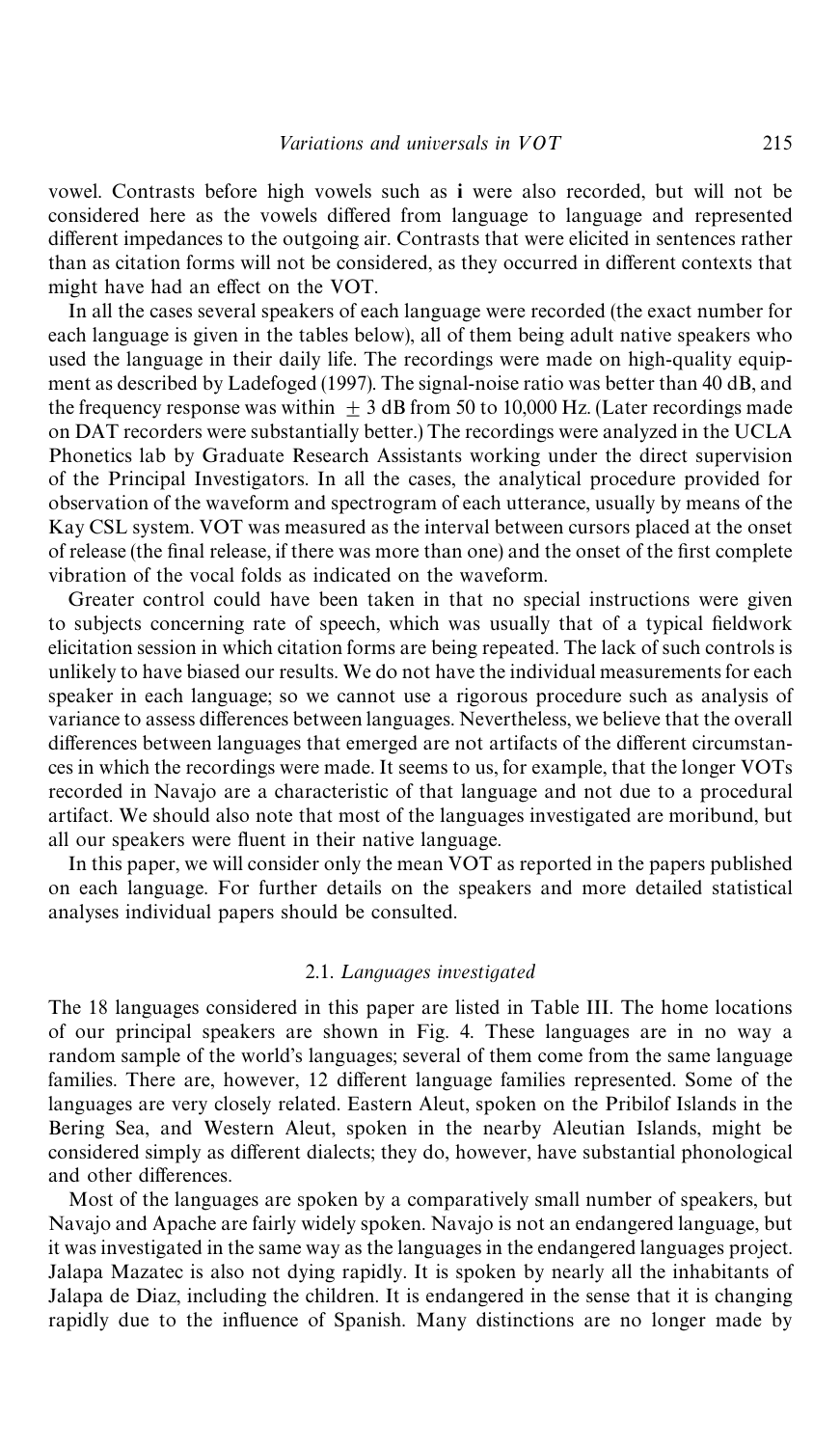|                                              |                                            |                                                     |                           |                 |                                                                                                                                                                                                                                                                                                                                                                                                                                                                                               | TABLE III. Languages, speakers and contrasting stops (not including affricates). The number of speakers for each language is very approximate. Stops<br>enclosed in parentheses are not discussed, either because they have a neg |
|----------------------------------------------|--------------------------------------------|-----------------------------------------------------|---------------------------|-----------------|-----------------------------------------------------------------------------------------------------------------------------------------------------------------------------------------------------------------------------------------------------------------------------------------------------------------------------------------------------------------------------------------------------------------------------------------------------------------------------------------------|-----------------------------------------------------------------------------------------------------------------------------------------------------------------------------------------------------------------------------------|
| Language                                     | Family                                     | Location                                            | spkrs<br>Total            | SS              | Stops (not discussed)                                                                                                                                                                                                                                                                                                                                                                                                                                                                         | Source                                                                                                                                                                                                                            |
| Aleut (Eastern)<br>Aleut (Western)<br>Apache | Eskimo-Aleut<br>Eskimo-Aleut<br>Athabaskan | Arizona, U.S.A.<br>Alaska, U.S.A.<br>Alaska, U.S.A. | 11,000<br>$\frac{400}{2}$ | $\sim \infty$   | $\label{eq:3.1} \begin{array}{l} t,k,q\\ p,t,k,t^h,k^h,t^h\\ \end{array}$<br>t, k, q                                                                                                                                                                                                                                                                                                                                                                                                          | Potter et al. (to appear)<br>Cho et al. (1997)<br>Cho et al. $(1997)$                                                                                                                                                             |
| Banawá                                       | Arawan                                     | Northern Brazil                                     | 75                        | n               | t, k                                                                                                                                                                                                                                                                                                                                                                                                                                                                                          | Ladefoged et al. (1997)                                                                                                                                                                                                           |
| Bowiri                                       | 1go<br>Niger-Cor                           | Ghana                                               | 3500                      | $\Xi$           | (b, d, f)<br>${\bf p},$ t, ${\bf k}$                                                                                                                                                                                                                                                                                                                                                                                                                                                          | Maddieson p.c.                                                                                                                                                                                                                    |
| Chickasaw                                    | Muskogean                                  | Oklahoma, U.S.A.                                    | 12,000                    | $\overline{4}$  | $(b, d, g, kp, gb)$<br>$p, t, k$                                                                                                                                                                                                                                                                                                                                                                                                                                                              | Gordon et al. (1997)                                                                                                                                                                                                              |
| Dahalo                                       | Cushitic                                   | Kenya                                               | 400                       |                 | (b, 2)                                                                                                                                                                                                                                                                                                                                                                                                                                                                                        | Maddieson et al. (1993)                                                                                                                                                                                                           |
| Defaka                                       | 6gi<br>Niger-Cor                           | Nigeria                                             | 200                       | $\overline{12}$ | (b, d, d, g, g, k, r)<br>(c, d, d, g, g, k, r)<br>(c, p, t, k                                                                                                                                                                                                                                                                                                                                                                                                                                 | Shryock et al. (1995)                                                                                                                                                                                                             |
| Gaelic                                       | Indo-European                              | Scotland, U.K                                       | 70,000                    |                 | $\begin{array}{c} (6,\, b,\, \mathrm{d}, g,\, \mathrm{kp},\, g\mathrm{b})\\ p,\, t,\, k,\, p^{\mathrm{h}},\, t^{\mathrm{h}},\, k^{\mathrm{h}},\, p^{\mathrm{j}},\\ t^{\mathrm{j}},\, k^{\mathrm{j}},\, p^{\mathrm{h}\mathrm{j}},\, t^{\mathrm{i}\mathrm{j}},\, k^{\mathrm{h}\mathrm{j}}\\ p,\, t,\, k^{\mathrm{j}},\, q,\, t^{\mathrm{h}},\, k^{\mathrm{h}\mathrm{j}},\, t,\\ k^{\mathrm{j}},\, q^{\mathrm{s}},\, t^{\mathrm{s}},\, t^{\mathrm{s}},\\ t,\, k,\, t^{\mathrm{h}},\, k^{\mathrm$ | Ladefoged et al. (1997)                                                                                                                                                                                                           |
| Hupa                                         | Athabaskan                                 | CA, U.S.A                                           | $\infty$                  |                 |                                                                                                                                                                                                                                                                                                                                                                                                                                                                                               | Gordon (1996)                                                                                                                                                                                                                     |
| Khonoma Angami<br>Jalapa Mazatec             | Tibeto-Burman<br>Otomanguean               | Nagaland, India<br>Mexico                           | 4000<br>7000              | $\circ$<br>७    | p, t, k                                                                                                                                                                                                                                                                                                                                                                                                                                                                                       | Blankenship et al. (1993)<br>Silverman et al. $(1995)$                                                                                                                                                                            |
| Montana Salish                               | Salishan                                   | Montana, U.S.A.                                     | $\overline{C}$            | $\Omega$        | $(b, d, g, g", k", k^h w)$                                                                                                                                                                                                                                                                                                                                                                                                                                                                    | Flemming et al. (1994)                                                                                                                                                                                                            |
| Navajo                                       | Athabaskan                                 | New Mexico,                                         | 130,000                   |                 | $\begin{array}{c} p, t, k, q, t', k', q'\\ (k'', q'', 2, p', k''', q''')\\ t, k, t^h, k^h, t', k' \end{array}$                                                                                                                                                                                                                                                                                                                                                                                | & Ladefoged<br>McDonough                                                                                                                                                                                                          |
|                                              |                                            | U.S.A.                                              |                           |                 | $(k^w, k^{hw}, 2)$                                                                                                                                                                                                                                                                                                                                                                                                                                                                            | (1993)                                                                                                                                                                                                                            |

 $\text{TaR}$  FILE 1 anonages, speakers and contrasting stops (not including affricates). The number of speakers for each language is very approximate. Stops

<span id="page-9-0"></span>216

### T. Cho & P. Ladefoged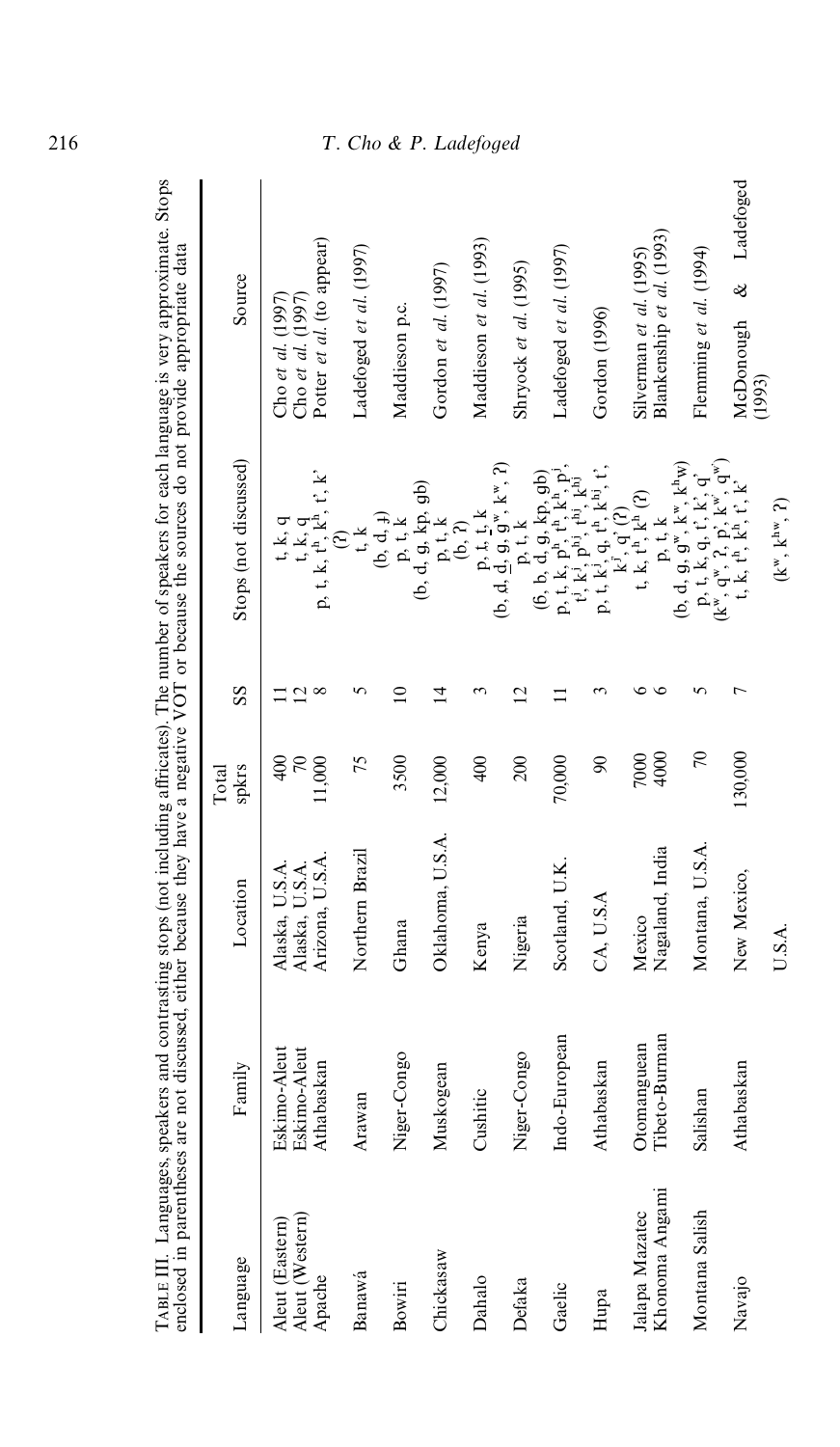| Anderson & Maddieson (1994) | Maddieson et al. (1996)                                                                                                                                                                                                                                                                                                                                                                                                                            | Nright & Ladefoged (1997) | AacEachern et al. (1997)<br>Aaddieson (1997b) |                            |
|-----------------------------|----------------------------------------------------------------------------------------------------------------------------------------------------------------------------------------------------------------------------------------------------------------------------------------------------------------------------------------------------------------------------------------------------------------------------------------------------|---------------------------|-----------------------------------------------|----------------------------|
|                             | $\begin{array}{c} \text{t, } \text{t, t, t}, \text{t, t} \\ \text{t, k, q}, \text{t}^{\text{h}, \text{t}, \text{t}}_{\text{r}}, \text{q}^{\text{h}}_{\text{r}}, \text{t}, \\ \text{k', q}, \text{t}^{\text{h}, \text{t}, \text{t}}, \text{q}^{\text{w}}, \text{k}^{\text{hw}}, \\ \text{q}^{\text{hw}}, \text{k}^{\text{w}}, \text{q}^{\text{w}}, \text{q}^{\text{w}}, \text{P} \\ \text{p}, \text{t, k} \\ \text{(6, d, 2)} \\ \text{p}, \text{t$ |                           |                                               |                            |
|                             |                                                                                                                                                                                                                                                                                                                                                                                                                                                    |                           |                                               |                            |
| 1500                        | 1500                                                                                                                                                                                                                                                                                                                                                                                                                                               | 3000                      | 1200<br>8000                                  |                            |
| ustralia                    | Jaska, U.S.A                                                                                                                                                                                                                                                                                                                                                                                                                                       | Taiwan                    | Northern Brazil<br>Western Pacific            |                            |
| Australian                  | Na-Dene                                                                                                                                                                                                                                                                                                                                                                                                                                            | <b>Lustronesian</b>       |                                               | Chapacuran<br>Austronesian |
| Tiwi                        | Tlingit                                                                                                                                                                                                                                                                                                                                                                                                                                            | Tsou                      |                                               | Wari'<br>Yapese            |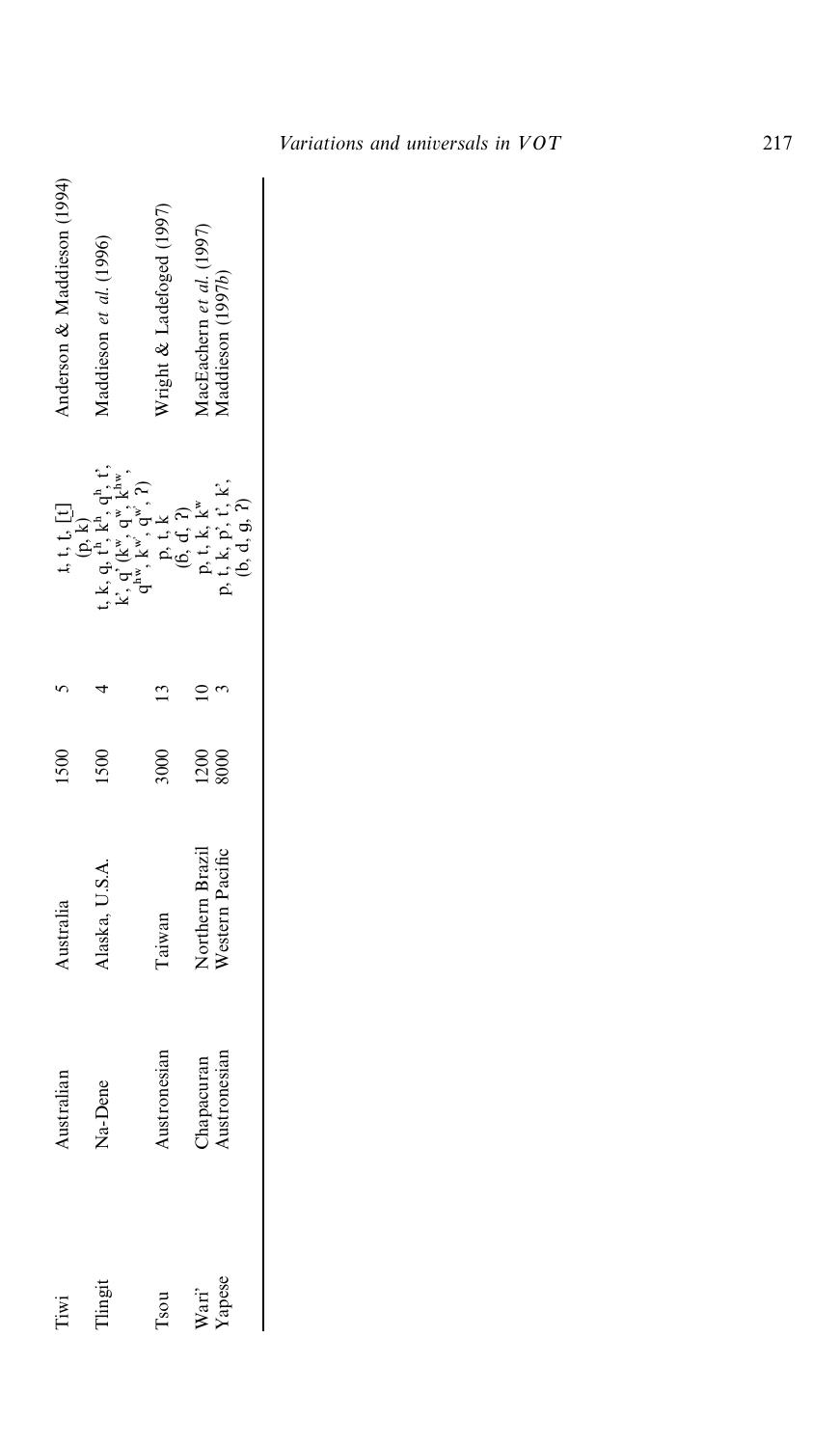<span id="page-11-0"></span>

Figure 4. The locations of the 18 languages investigated.

younger speakers. Scottish Gaelic may be spoken by 70,000 people as we have been told, but it is clearly an endangered language, spoken by very few young people.

The column headed "Ss" shows the number of subjects used in providing the data reported here. The next column shows the full set of stops (excluding affricates) for each language.

#### 2.2. *VOT* data

The mean VOT (ms) of the stops in the 18 languages is shown in [Table IV.](#page-12-0) When a language contrasts unaspirated and aspirated stops, the latter are shown in a second line for that language. Wari' has plain and labialized velar stops, the latter being shown as the second entry in the velar column.

The first point to note is that, with the exception of Dahalo, velar stops have the longest VOTs in all of the 13 languages that do not have contrasts between velar and uvular stops; and in the remaining five languages either velars or uvulars have the longest VOT. Even Dahalo follows this trend if we disregard the alveolar stops. At first glance, disregarding the unusual pattern of Dahalo VOT values may seem problematic. But [Maddieson](#page-22-0) *et al.* (1994, p. 29) note "In post-hoc analyses [of a one-factor ANOVA] the alveolar stops were distinct from all the others at at least the 0.01 level of significance.... The noise pattern associated with the alveolars is ... striking." It seems that Dahalo speakers have simply chosen an unusually slow articulatory velocity for the apical alveolar stop in comparison with the velars, and as a result have a longer VOT for their alveolar stops. If we disregard the Dahalo alveolar stops because of their affrication, then it is true that velar or uvular stops always have the longest VOTs.

An interesting point that emerges from the data in [Table IV](#page-12-0) is the similarity of VOT differences between velar and coronal aspirated and unaspirated stops. The mean for the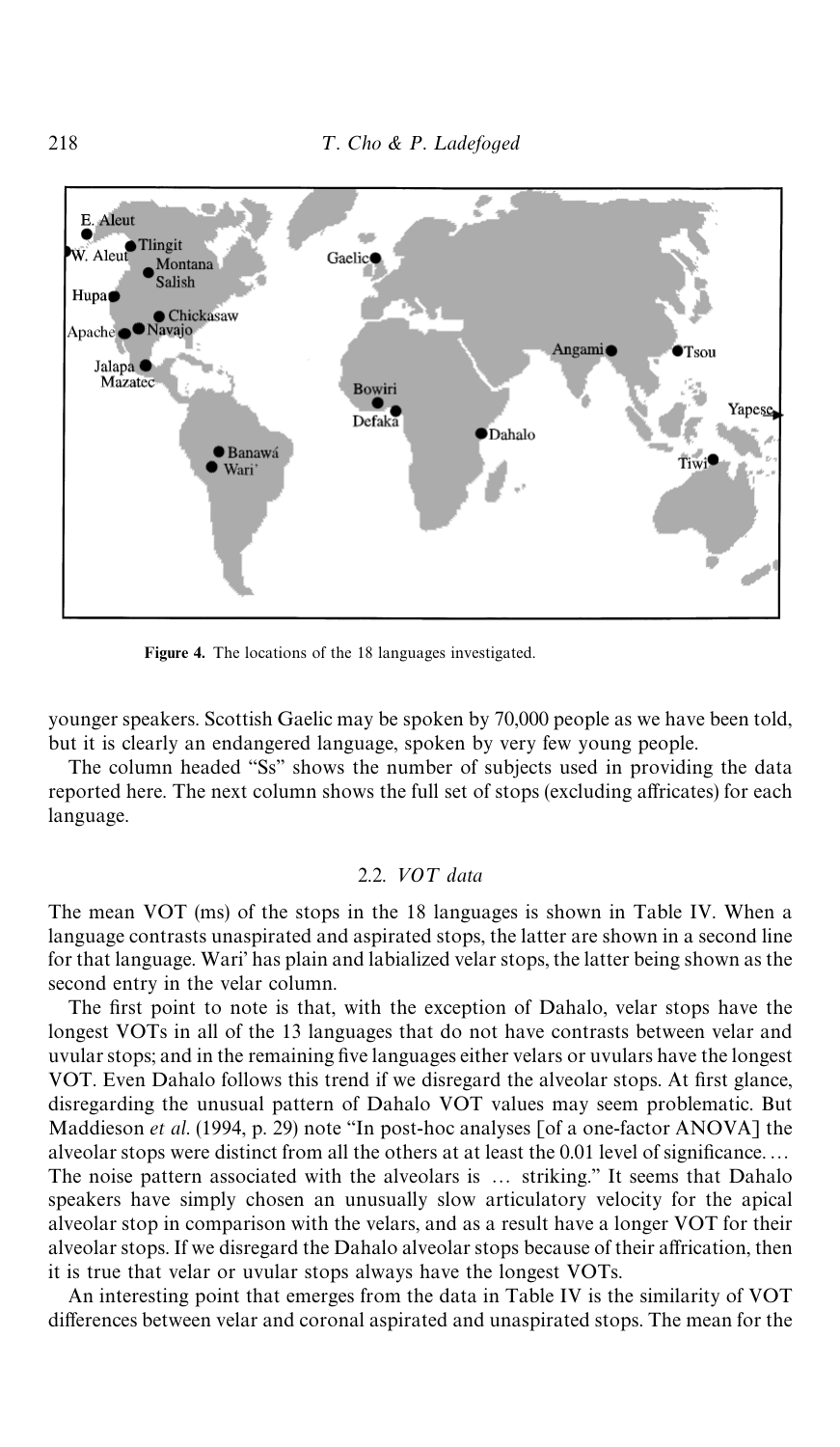| Language            | Bilabial | Dental | Alveolar | Retroflex | Velar     | Uvular |
|---------------------|----------|--------|----------|-----------|-----------|--------|
| Aleut (Eastern)     |          |        | 59       |           | 75        | 78     |
| Aleut (Western)     |          |        | 76       |           | 95        | 92     |
| Apache              | 13       |        | 15       |           | 31        |        |
| Apache (aspirated)  |          |        | 58       |           | 80        |        |
| Banawá              |          | 22     |          |           | 44        |        |
| Bowiri              | 17       |        | 18       |           | 39        |        |
| Chickasaw           | 13       |        | 22       |           | 36        |        |
| Dahalo              | 20       | 15     | 42       |           | 27        |        |
| Defaka              | 18       |        | 20       |           | 30        |        |
| Gaelic              | 13       | 22     |          |           | 28        |        |
| Gaelic (aspirated)  | 64       | 65     |          |           | 73        |        |
| Hupa                | 11       | 16     |          |           | 44        | 27     |
| Hupa (aspirated)    |          | 82     |          |           | 84        |        |
| Jalapa Mazatec      |          |        | 11       |           | 23        |        |
| Jalapa Mazatec      |          |        | 63       |           | 80        |        |
| (aspirated)         |          |        |          |           |           |        |
| Khonoma Angami      | 10       | 9      |          |           | 20        |        |
| Khonoma Angami      | 83       | 55     |          |           | 91        |        |
| (aspirated)         |          |        |          |           |           |        |
| Montana Salish      | 22       |        | 24       |           | 48        | 55     |
| Navajo              | 12       |        | 6        |           | 45        |        |
| Navajo (aspirated)  |          |        | 130      |           | 154       |        |
| Tlingit             |          |        | 18       |           | 28        | 30     |
| Tlingit (aspirated) |          | 120    |          |           | 128       | 128    |
| Tsou                | 11       |        | 17       |           | 28        |        |
| Wari'               | 19       | 26     |          |           | $50 - 58$ |        |
| Yapese              | 20       | 22     |          |           | 56        |        |
|                     |          |        |          |           |           |        |

<span id="page-12-0"></span>TABLE IV. Mean VOT (ms) of the stops in 18 languages studied in the UCLA endangered languages project (as of May 1999)

difference between the unaspirated velar and coronal stops is 18.9 ms and that for the corresponding place difference between aspirated stops is 16.7 ms. Even Navajo, which has aspirated stops with an exceptionally long VOT, has longer VOTs for velar aspirated stops than for alveolar aspirated stops. From a physiological or aerodynamic point of view, there must be two different explanations for this similarity. Any appeal to the aerodynamic conditions shortly after the release can apply to unaspirated stops, but not to aspirated stops (certainly not the Navajo stops); and any explanation that considers the special characteristics of aspirated stops cannot apply to unaspirated stops. At this point we must note that it may be perceptually advantageous to make place differences in VOT the same across aspirated and unaspirated stops. If there is a difference in the VOT of velar and coronal stops as a result of a low-cost articulatory strategy ([Docherty, 1992\)](#page-21-0) that works in the production of unaspirated stops, this difference in VOT may become part of a perceptual cue distinguishing these places of articulation. Once this happens it may be deliberately used in aspirated stops as a perceptual aid for place distinctions even when there is some articulatory cost to using it.

[Figs 5](#page-13-0) and [6 s](#page-13-0)how that the range of VOTs associated with dental stops overlaps with that of alveolar stops. The volume of air behind the closure is much the same in the laminal dentals and the apical alveolars. Accordingly, the laminal dentals (which have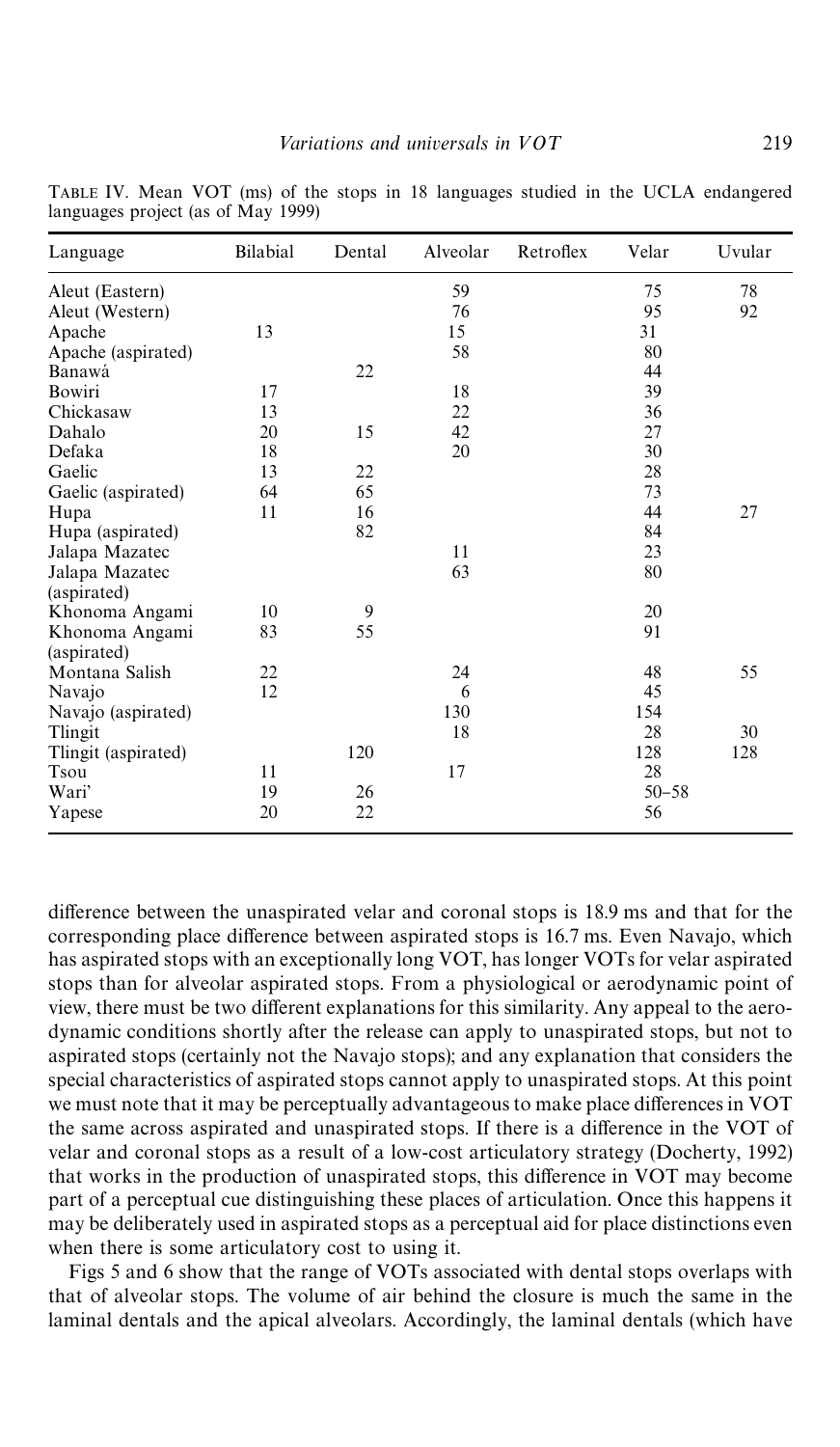<span id="page-13-0"></span>

Figure 5. VOTs (ms) for the unaspirated coronal stops. (The Dahalo alveolar stops, which have anomalous VOTs, have been omitted).



Figure 6. VOTs (ms) for the aspirated coronal stops.

a more extended contact area) might have been expected to have a slower release, and hence a significantly longer VOT. But it seems that the length of the contact is not an important source of differences in VOT for the coronal stops in these languages.

The differences between bilabial stops and coronal stops are also not significant. Many of the languages investigated do not have bilabial stops, and accordingly we are left with only 13 languages to compare as shown i[n Fig. 7.](#page-14-0) The mean VOT of the unaspirated bilabial stops is 15.3 ms and that for the coronal stops is 19.9 ms. A one-tailed paired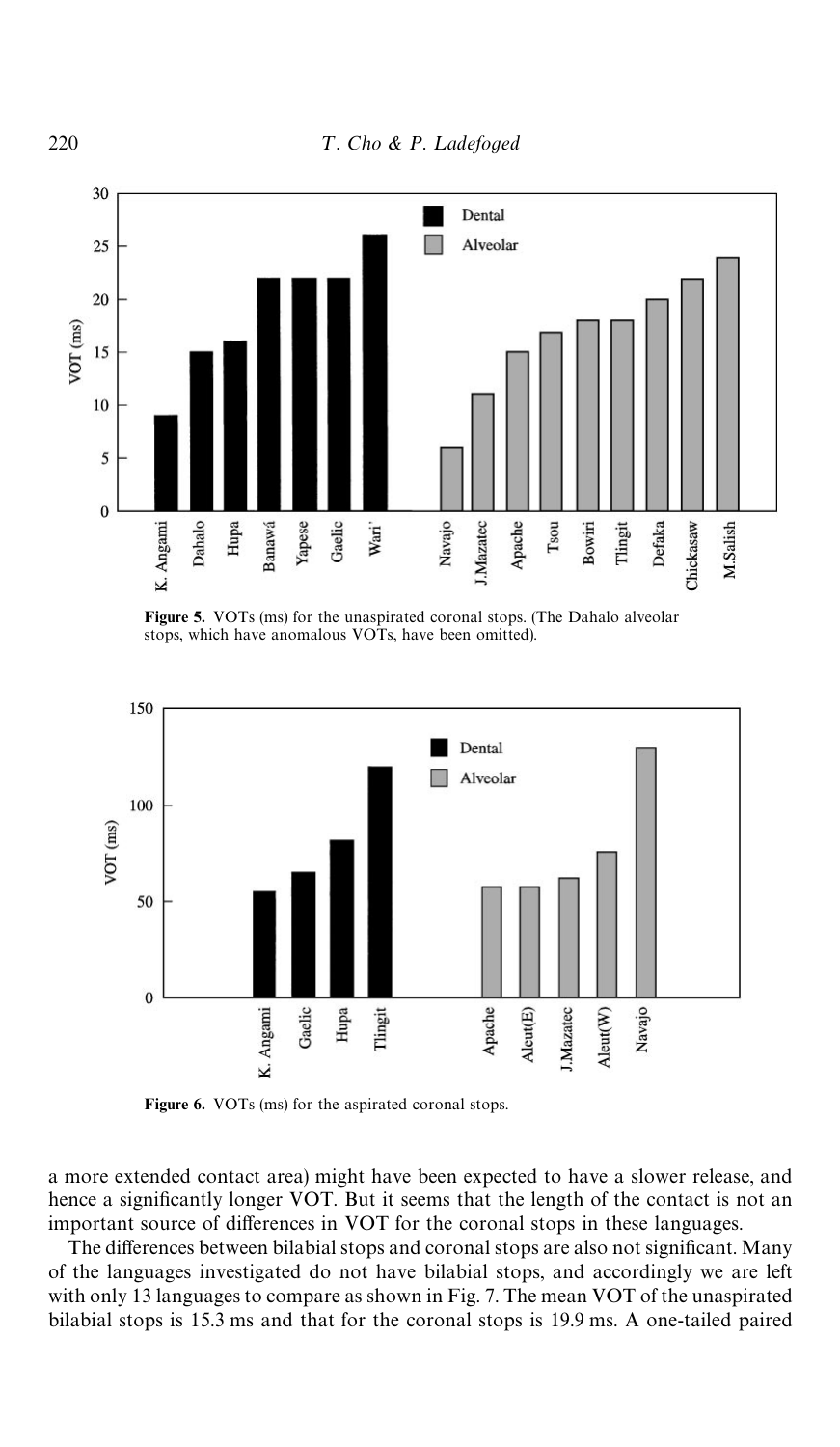<span id="page-14-0"></span>

Figure 7. VOT (ms) for bilabial stops contrasted with dental or alveolar stops. In languages with both dental and alveolar stops, the one with the shorter VOT is shown.



Figure 8. VOTs (ms) for velar and uvular stops.

 $t$ -test shows that there is no significant difference between these means. It has been reported that in many other languages the difference in VOT between bilabial and alveolar stops is not significant, or shows substantial overlapping (e.g., [Abramson](#page-20-0) [& Lisker, 1971](#page-20-0); [Lisker & Abramson, 1964\)](#page-21-0).

The differences in VOT between velars and uvulars in languages that contrast these two types of sounds are shown in Fig. 8. There is little consistency in these data. In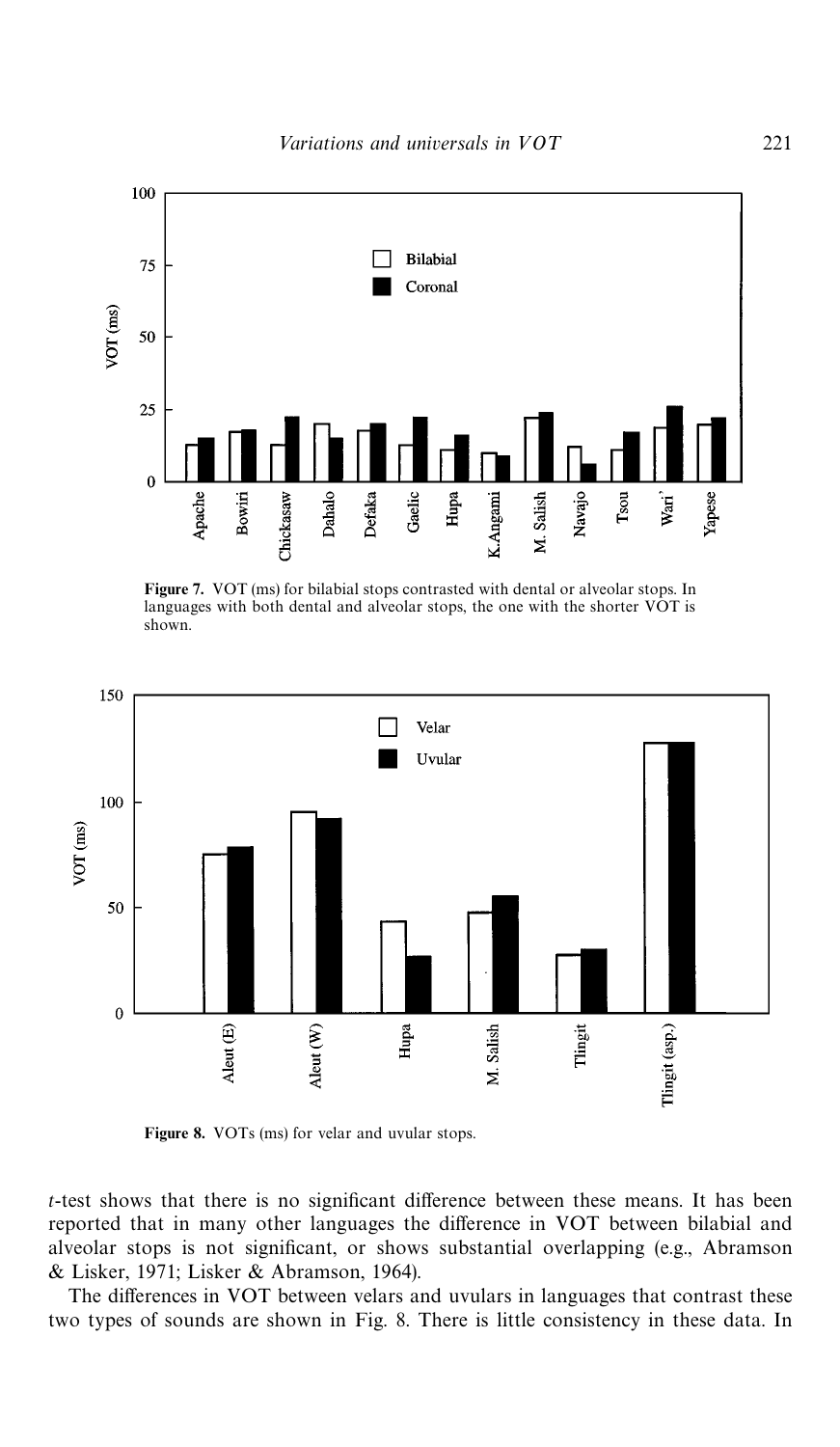accounting for the inconsistent variations between velar and uvular stops, we suggest that although the volume of the cavity behind the constriction is smaller for uvulars than for velars, the uvular stop might be produced by a constriction with relatively shorter contact. The first of these two factors might result in a shorter VOT for velars, and the second in a shorter VOT for uvulars. The trade off between these two factors apparently varies from language to language.

#### 2.2.1. *Ejectives*

The contrast between ejectives and other stops does not depend on VOT. Ejectives are produced with a glottalic airstream mechanism in which the air in the pharyngeal cavity is compressed by the upward movement of the closed glottis [\(Ladefoged, 1993\)](#page-21-0). The same articulators are involved in the production of ejectives as in plosives, but at the time of the articulatory release the vocal folds are pressed tightly together and above their usual position, rather than being potentially in a position such that voicing might occur given an appropriate transglottal pressure drop. Ejectives do not have a VOT in the usual sense of this term, but for the purposes of this paper we may consider the interval between the release of the articulation and the release of the glottal closure to be the VOT. It is, in all these languages, the voice onset time after the stop release. The data for the VOTs in languages with ejectives are interesting, in that the aerodynamic conditions associated with these sounds are different from the conditions that occur in plosives. Table V shows a summary of the mean VOTs for the six languages in our data set that have ejectives. Among these languages, only Montana Salish and Yapese have regularly contrasting bilabial ejectives.

The mean VOTs for velar ejectives are longer than those for the alveolar ejectives in three of these languages, Apache, Salish, and Yapese. However, in the other three, Hupa, Navajo, and Tlingit, the mean VOTs for velars are shorter than those for alveolars. VOTs for the other places of articulation also show irregular patterns. In the two languages that have bilabial ejectives, Montana Salish has a comparatively short VOT and Yapese a comparatively long one. In Tlingit, VOT is longest for uvular ejectives, but in Montana Salish and Hupa uvulars are intermediate between the other stops.

There seems to be no physiological mechanism that accounts for the effect of place of articulation on VOT in the production of ejectives. The irregularities found in these six languages may be partly due to differences among the languages in the degree of the upward movement of the closed glottis. But it seems equally probable that the timing between the oral release and the glottal release is simply a language specific matter. Supporting this notion is the fact that there are major differences in the data for Apache

| Language       | Bilabial | Alveolar | Velar | Uvular |
|----------------|----------|----------|-------|--------|
| Apache         |          | 46       | 60    |        |
| Hupa           |          | 93       | 80    | 89     |
| Montana Salish | 81       | 65       | 86    | 81     |
| Navajo         |          | 108      | 94    |        |
| Tlingit        |          | 95       | 84    | 117    |
| Yapese         | 60       | 64       | 78    |        |

TABLE V. Voice onset time (ms) for ejectives in six languages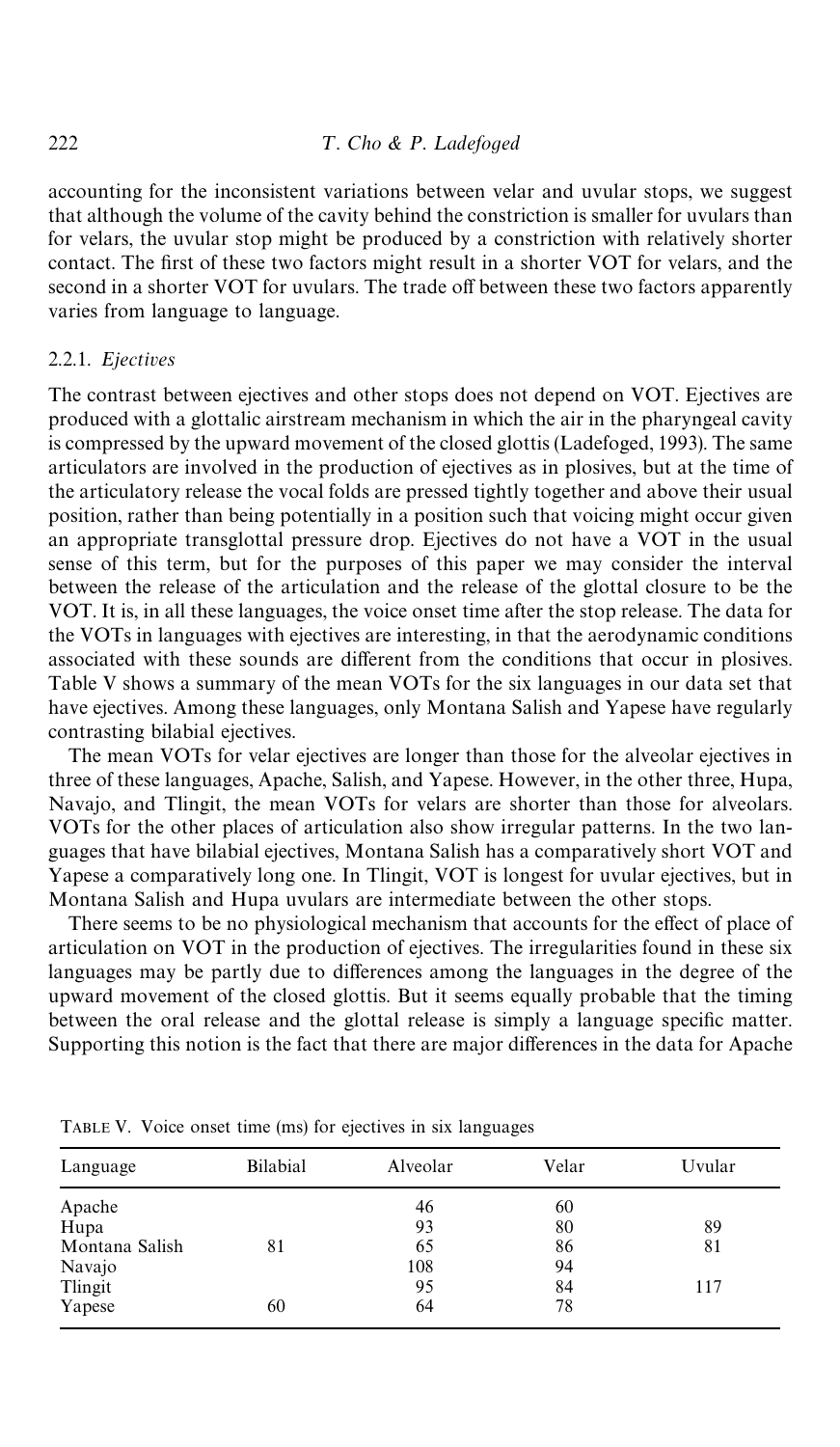<span id="page-16-0"></span>and Navajo, although they are closely related languages belonging to the same language group, southern Athabaskan. Mean VOTs for alveolar and velar ejectives in Navajo are about 234% and 156% of those in Apache. The lengthy pause that follows the release of an ejective stop is a salient aspect of Navajo.

#### 2.2.2. ;*naspirated vs*. *aspirated stops*

Languages differ in the values of VOT that they choose as the basic value for an unaspirated or an aspirated stop. Let us consider for simplicity just the velar stops in these 18 languages. Fig. 9 shows the complete set of values for both aspirated and unaspirated velar stops, a total of 25 mean values. It would be possible to draw an arbitrary line at, say, 50 ms, and suggest that this separates aspirated from unaspirated stops. But it is not at all clear that there are just two phonetic categories from which languages can choose. The data do not lend themselves to a statistical clumping procedure, but it would certainly be plausible to say that there are four phonetic categories, one around 30 ms representing unaspirated stops, another around 50 ms for slightly aspirated stops, a third for aspirated stops at around 90 ms, and a fourth for the highly aspirated stops of Tlingit and Navajo.

There does not seem to be any phonological reason why there might be four groups as suggested. They do not reflect differences dependent on the number of contrasts in voicing that each language has. Banawá, for example, has only a single velar stop, with no contrast in voicing; the mean VOT for this stop is 44 ms, placing it in the second group. But both Western and Eastern Aleut also have only one velar stop; their mean values are 78 and 95 ms, making them fully aspirated stops. Similarly, it does not matter whether a language contrasts voiceless unapirated stops with aspirated stops. Both



Figure 9. Mean VOTs (ms) for velar stops across languages. The rectangles enclose four regions, representing what might be called unaspirated stops, slightly aspirated stops, aspirated stops and highly aspirated stops.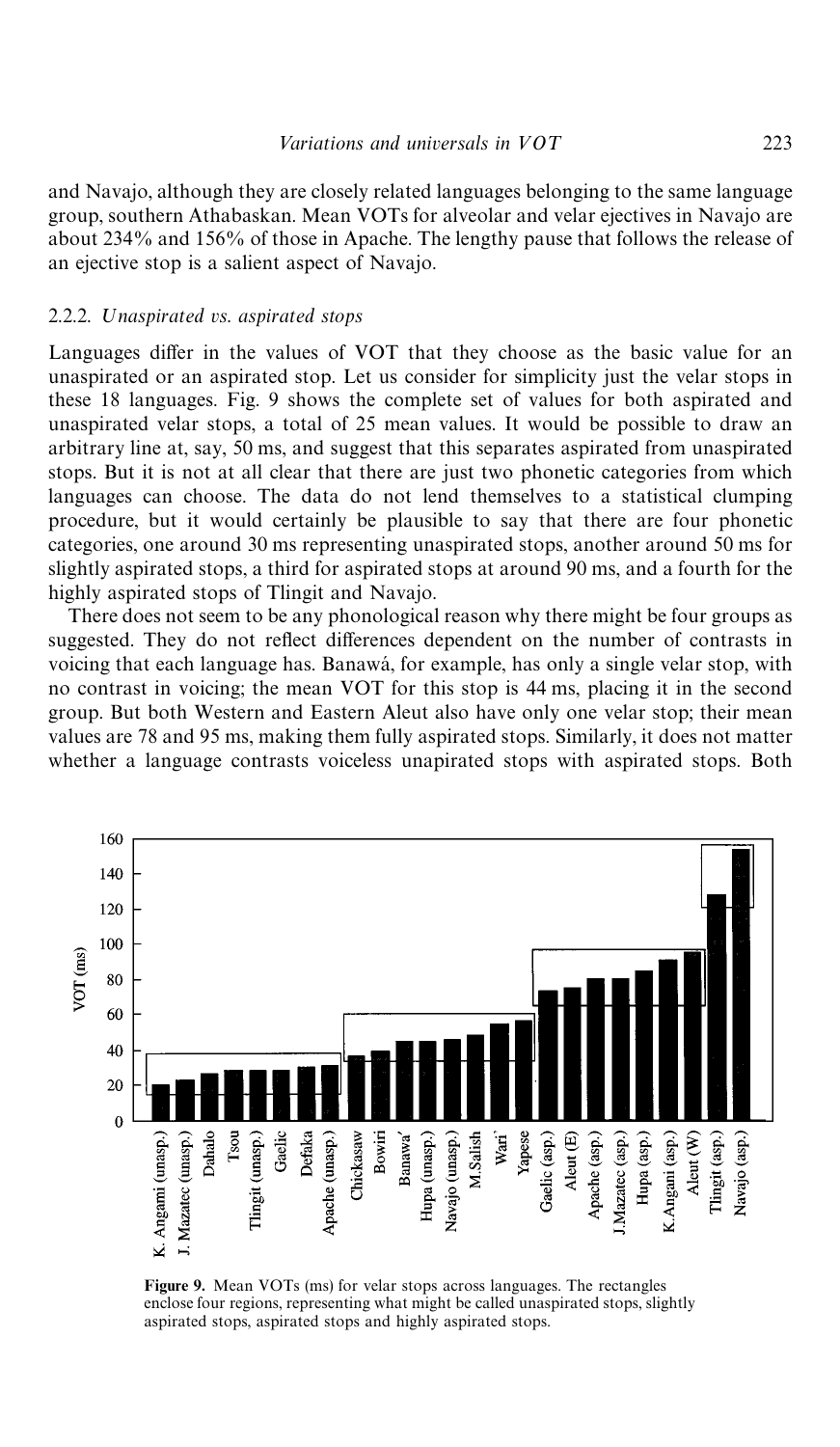| Languages      | Unaspirated $k$ | Glottalized $k^*$ | Aspirated $kh$ |
|----------------|-----------------|-------------------|----------------|
| Apache         | 31              | 60                | 80             |
| Hupa<br>Navajo | 44<br>45        | 80<br>94          | 84<br>154      |
| Tlingit        | 28              | 84                | 128            |

TABLE VI. VOT (ms) of stops is languages with more than two stop categories

Angami and Hupa make these contrasts. But the Angami voiceless unaspirated stops have much shorter VOTs than their Hupa counterparts and so they appear in different groups in [Fig. 9.](#page-16-0) The Angami aspirated stops are in the same group as their Hupa counterparts, but have slightly longer VOTs.

Table VI shows mean values for languages that have ejectives as well as a contrast between aspirated and unaspirated stops. In every case, the VOT values for velar ejectives fall in between the VOT values of unaspirated and aspirated stops. Our conjecture is that languages with more than two types of stops tend to enhance the contrastiveness among stops by dispersing VOT values along the VOT continuum. However, some languages may not follow this tendency. The difference in VOT between velar ejectives and aspirated velar stops in Hupa is very small, and unlikely to be significant (we do not have the data to test this statistically). In this language other features, such as the characteristics of the burst, carry the contrast without any enhancement from the VOT. Languages employ different strategies for contrasting these three-way distinctions among stops.

#### 2.3. *Discussion*

In trying to account for what was known about VOT in different languages at the time, [Keating \(1984,](#page-21-0) p. 289) proposed a model in which there are "only as many phonetic categories given by the phonetic features as there are contrasting phonetic types in languages.'' As necessary evidence, she showed that in order to achieve not only phonological generalization but also the contrasting phonetic differences between languages such as English and Polish stops  $/p$ , t, k, b, d, g, there are two different levels of representations in the grammar. At the first level, various phonetic kinds of  $/b$ , d, g/ are defined by the feature  $\lceil + \text{voice} \rceil$  in both languages. At the second level, the phonetic features further distinguish stops in English from those in Polish by the use of three phonetic categories {voiced}, {voiceless unaspirated} and {voiceless aspirated}. In Polish, as in other languages without aspiration such as French, the phonological features  $\lceil + \text{voice} \rceil$  and  $[-\text{voice}]$  are realized as {voiced} and {voiceless unaspirated}, respectively, whereas the phonological features  $[+$ voice] in English is usually realized as {voiced}, but can be sometime realized as {voiceless unaspirated} (e.g., word-initially); similarly English  $[-\text{voice}]$  can be either {voiceless unaspirated} or {voiceless aspirated}, depending on the context (cf. [Docherty, 1992\)](#page-21-0). Keating notes that the implementation of the phonologically identical feature Voice is different in different languages, but the categories are chosen from a "fixed and universally specified set" which allows only three discrete phonetic categories {voice}, {voiceless unaspirated}, and {voiceless aspirated} without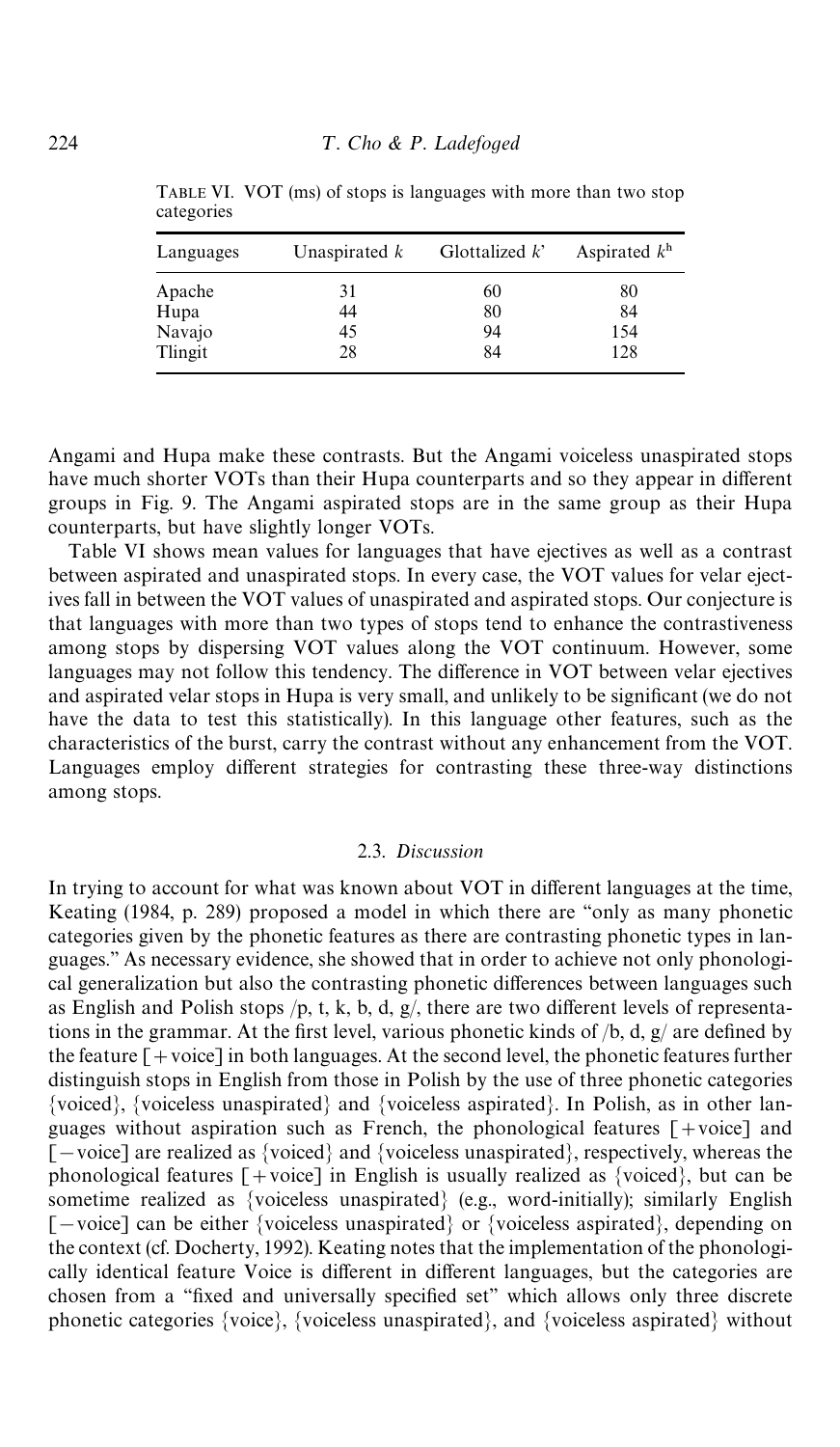&&fuzzy areas of a continuum''. In [Keating \(1990\)](#page-21-0), these three discrete phonetic categories are represented under Aperture Theory (cf. [Steriade, 1989, 1993\)](#page-22-0):



Keating's approach has many similarities with that of [Ladefoged and Maddieson](#page-21-0)  $(1996; \text{see also Ladefoged}, 1997)$  $(1996; \text{see also Ladefoged}, 1997)$ , and that proposed here. We differ from Keating in much the same way as [Docherty \(1992\).](#page-21-0) We consider what might appear to be phonetic categories as at best modal values within the continua formed by the physical scales—the parameters—that define each feature.

We want to be able to characterize contrasts within languages (phonological differences) as well as phonetic differences between languages. We suggest that there is a phonological feature, VOT, definable in terms of the difference in time between the initiation of the articulatory gesture responsible for the release of a closure and the initiation of the laryngeal gesture responsible for vocal fold vibration. This is a somewhat different definition of VOT than the traditional phonetic definition that has been used throughout this paper, in which VOT is considered to be the interval between the release of an articulatory gesture, usually (always in this paper) a stop, and the beginning of vocal fold vibration.

If, for phonological purposes, we redefine VOT as the interval between the gestures involved, then the values of this feature cannot be determined by direct observation. They become largely unmeasurable without invoking some of the notions of articulatory phonology as described by [Browman and Goldstein \(1990, 1992\).](#page-21-0) Articulatory phonology regards gestures as being realized by a task dynamic model [\(Saltzman, 1986;](#page-22-0) [Saltzman & Munhall, 1989;](#page-22-0) see also [Hawkins, 1992\)](#page-21-0) that would, when fully worked out, take care of the physiological and aerodynamic influences on voicing lag that we have been discussing. The data we have been discussing seem fully compatible with this possibility. This should not, however, be taken as an endorsement of all the notions of Browman and Goldstein's Articulatory phonology. In this paper our major concern is just the description of the phonetic facts about VOT, noting how some of them can be considered to be due to physiological and aerodynamic causes whereas others require language specific specification.

In general, speakers do not deliberately produce different values of the feature VOT for different places of articulation. From the data we have presented it appears that, for some languages, we might be able to account for differences due to places of articulation—if we only knew enough about the exact articulatory movements involved. It is likely that speakers aim for a certain timing difference between articulatory and glottal gestures irrespective of the articulatory gesture involved. This is the low-cost option suggested by [Docherty \(1992\).](#page-21-0) The observed VOT is just the inevitable consequence of the physiological movements and the aerodynamic forces. Given enough knowledge about the gestures involved, the differences due to place of articulation may be as determined as the formant frequency changes that occur with particular vocalic gestures.

There is, however, plenty of evidence that languages differ in the targets that they choose. Our data show that even if we could measure VOT in terms of the difference in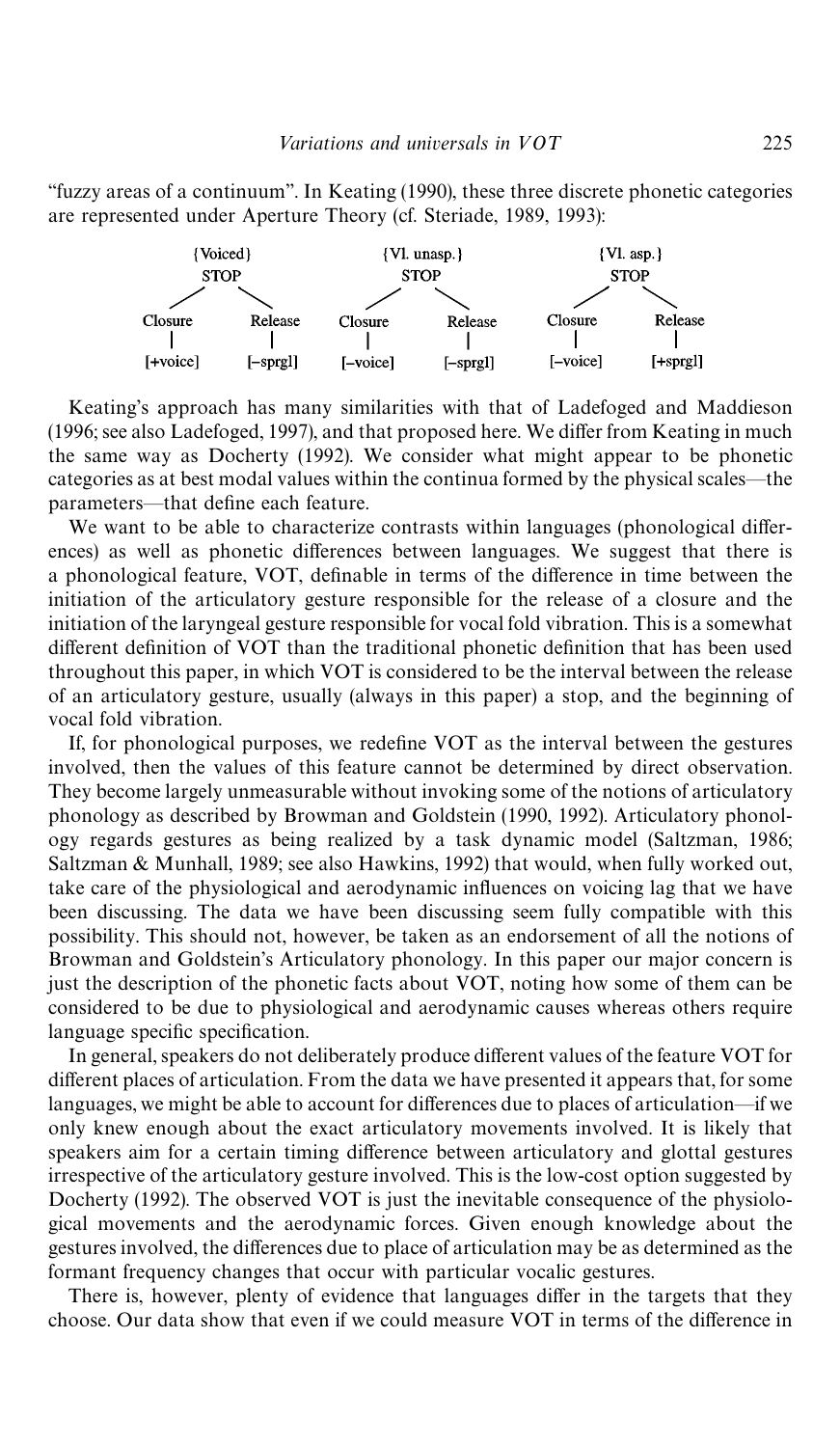time between the initiation of the articulatory gesture and the initiation of the laryngeal gesture, there are still large differences between languages. All the measured VOTs in [Fig. 9](#page-16-0) are for virtually the same articulatory gesture, and should therefore reflect comparable intervals between the initiation of the gestures. Nevertheless, they show unpredictable variations between languages. Does this mean that there are more than three modal values of VOT, [voiced], [voiceless unaspirated], and [aspirated]?

The answer is probably no. The strongest evidence in favor of there being only three values is that no languages have more than three contrasts. Languages that have four contrasting homorganic stops, such as Hindi, or six such as Owerri Igbo [\(Ladefoged](#page-21-0) [& Maddieson, 1996\)](#page-21-0) are irrelevant to this discussion. They have only three VOT distinctions, and use some other action of the larynx, specified by one or more other features, to make these additional contrasts. So in a phonological description we need not consider more than three values of VOT. But phonology is concerned with only one language at a time. From the point of view of a phonetic theory that will allow us to specify all the ways in which one language may differ from another, we need a more detailed specification of VOT. There is a continuum of possible VOTs from which languages may choose. The relation between the phonological units and the physical output in a language is illustrated in Fig. 10.

We propose that lexical specifications in a language are made in terms of possible modal values of phonological features such as, for the feature VOT, [voiced] *vs*. [voiceless unaspirated] *vs*. [aspirated]. The language-specific phonetic rules then assign target values for timing between the initiation of the articulatory gesture and the initiation of the laryngeal gesture. (In the current articulatory phonology, such temporal specification is made in the gestural score.)

These two processes, the choosing of an appropriate modal value and the assignment of a target for this value, are conducted by the grammar specific to the language. In many



Figure 10. Multiple processes from phonology to speech signal. The model adopted here is based on [Keating \(1985, 1990\)](#page-21-0) and [Cohn \(1993\)](#page-21-0).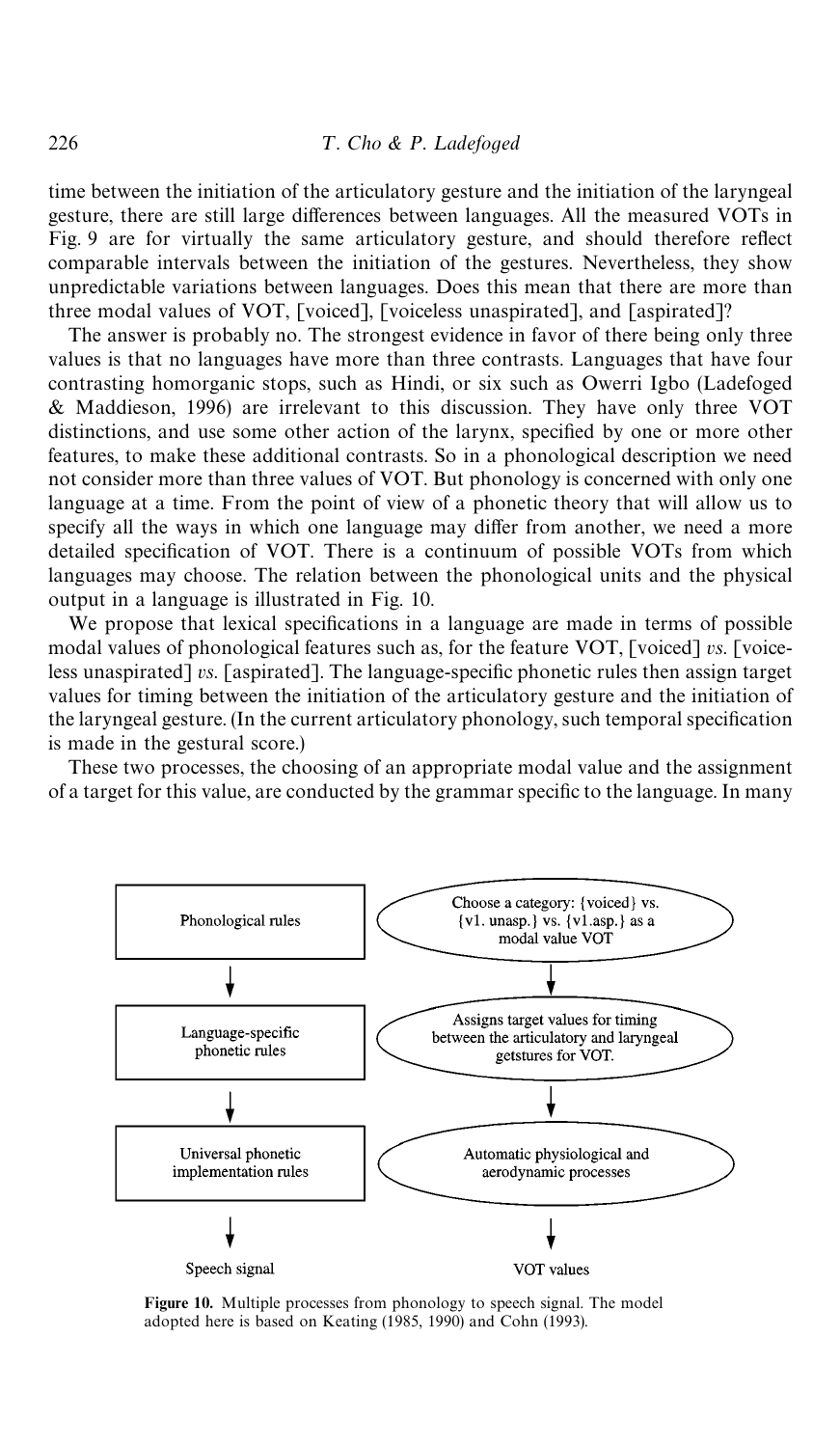<span id="page-20-0"></span>cases these actions would account for all the observed differences between this language and others, as well as for contrastive differences such as those between [voiceless unaspirated] and [aspirated] stops within the language and for the allophonic differences due to the place of articulation. It might, however, be necessary for the grammar of a particular language to specify more than one target for a given modal value. There are cases in which, even if we knew everything about the articulations involved, we would not be able to predict the differences in VOT associated with the place of articulation. We would need extra statements within the grammar of the language. Knowing all about the articulations will be insufficient, for example, if the VOT differences were deliberately introduced as perceptual cues to the place of articulation in aspirated stops. A language might have voiceless unaspirated stops for which a single target value of VOT would be sufficient. We listed in the introduction six reasons for variations in VOT of which the first four provided ample support for physiological and aerodynamic differences being sufficient to account for place differences. But, we were unable to provide equally convincing reasons for VOT variations among aspirated stops. Specific values for each place of articulation might be required in the grammar for aspirated stops.

This means that the grammar of the language would be supplying context restricted values for features. The value [aspirated] would correspond to one target when it is in the context [velar] and another when it is in the context [labial]. There is nothing new in this notion [\(Ladefoged, 1992\).](#page-21-0) Feature definitions are often context restricted. For example, when describing English vowels, [high] will have one target value when it is in the context [front] and another when it is in the context [back], irrespective of whether one specifies the targets in terms of formant frequencies or height of the tongue. Similarly, what one means by [alveolar] is different for a stop and a lateral. Accordingly, it should be no surprise that the target for  $\lceil$  aspirated $\rceil$  in the case of velar stops might be different from that for [aspirated] for bilabial stops. These possibilities are permitted by the model we have outlined.

After all these language-specific factors have been taken into account, the values assigned for the timing of the targets will still be abstract (as is the case for the comparable gestural score in articulatory phonology). These abstract values are converted to real timing values by universal implementation rules. These rules enable the task dynamic system to use the physiological and aerodynamic constraints to take care of the observed differences due to place. In this way (if we only knew enough) we could account for all the variations in VOT.

This paper owes much to comments by Michael Jessen and Gerry Docherty. Many thanks are also due to the members of UCLA Phonetics Lab and all the speakers who participated in the project studying "Phonetic structures of endangered languages". This work was supported by NSF grant SBR 951118 to Peter Ladefoged and Ian Maddieson.

#### References

Abramson, A. & Lisker, L. (1971) Voice timing in Korean stops. In *Proceedings of the Seventh International Congress of Phonetic Sciences*, 439-446.

van den Berg, J. (1958) Myoelastic theory of voice production, *Journal of Speech and Hearing Research*, 1, 277-244.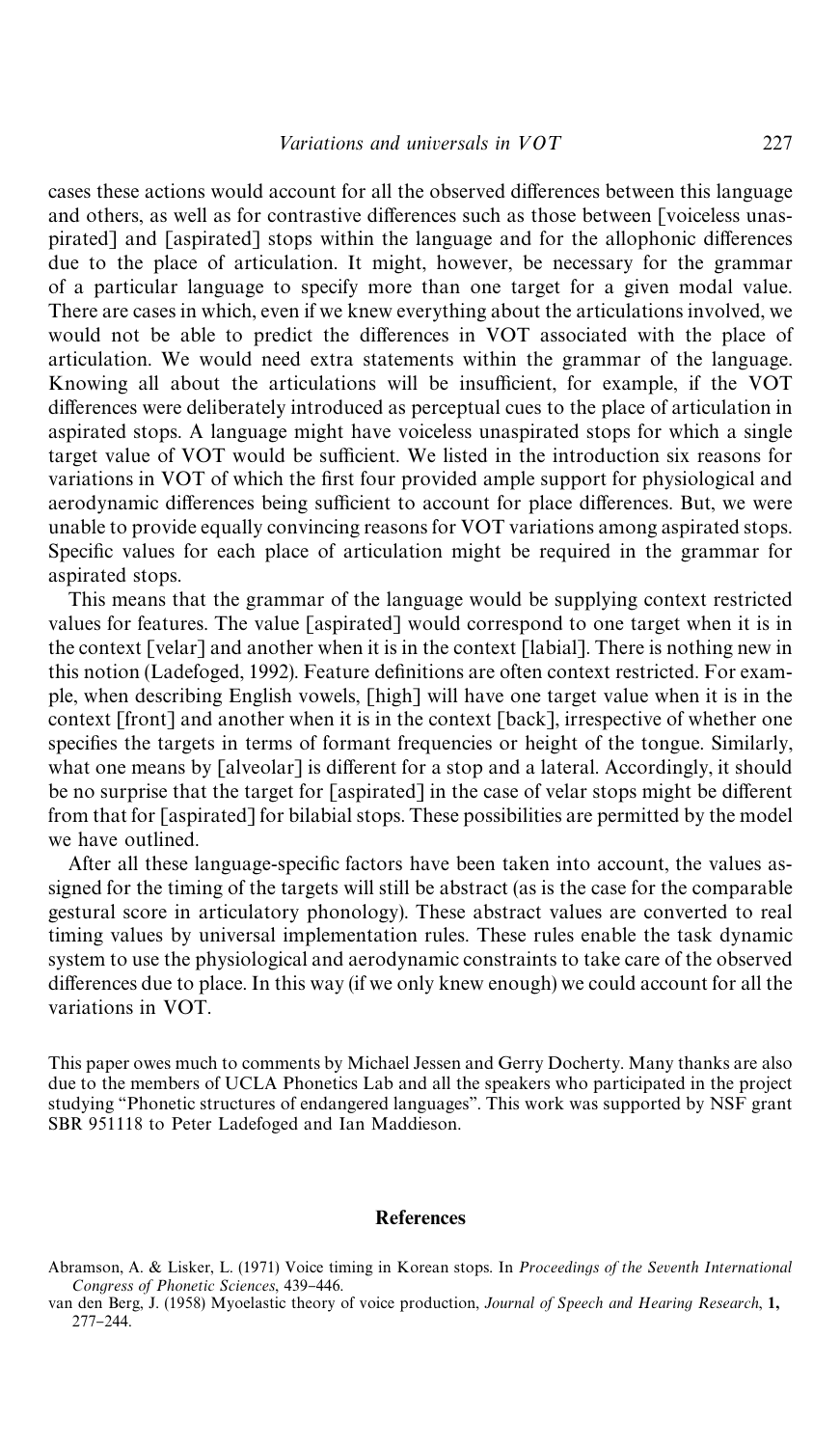<span id="page-21-0"></span>Blankenship, B., Ladefoged, P., Bhaskararao, P. & Chase, N. (1993) Phonetic structures of Khonoma Angami, *Linguistics of the Tibeto-Burman Area*, 16(2), 69-88.

Browman, C. P. & Goldstein, L. (1990) Tiers in articulatory phonology, with some implications for casual speech. In *Papers in laboratory phonology I*: *between the grammar and physics of speech* (J. Kingston & M. Beckman, editors), pp. 341–378. Cambridge: Cambridge University Press.

- Browman, C. P. & Goldstein, L. (1992) Articulatory phonology: an overview, *Phonetica*, **49**, 155-180.
- Chen, M. (1970) Vowel length variation as a function of the voicing of consonant environment, *Phonetica*, 22, 129-159.
- Cho, T., Taff, A., Dirks, M. & Ladefoged, P. (1997) Phonetic structures of Aleut, *UCLA Working Papers in Phonetics*, 95, 68-90.

Chomsky, N. & Halle, M. (1968) The sound pattern of English. New York: Harper & Row.

Cohn, A. (1993) Nasalization in English: phonology or phonetics. *Phonology*, 10, 43-81.

- Cooper, A. M. (1991*a*) An articulatory account of aspiration in English. PhD dissertation, Yale University.
- Copper, A. M. (1991*b*) Laryngeal and oral gestures in English /p, t, k/. In *Proceedings of the International* Congress of Phonetic Sciences 12 (Aix), 2, 50-53.
- Docherty, G. (1992) The timing of voicing in British English obstruents. Berlin; New York: Foris.
- Everett, D. L. & Kern, B. (in press) Wari' (The Pacaas Novos languages of Western Brazil). London: Routledge, Descriptive Grammar Series.
- Fourakis, M. & Port, R. (1986) Stop Epenthesis in English. *Journal of Phonetics*, 14(2), 197-221.

Fischer-Jørgensen, E. (1954) Acoustic analysis of stop consonants. *Miscellanea Phonetica*, 2, 42–59.

- Flemming, E., Ladefoged, P. & Thomason, S. (1994) Phonetic structures of Montana Salish. *UCLA Working Papers in Phonetics*, 87, 1-34.
- Gordon, M. (1996) The phonetic structures of Hupa. *UCLA Working Papers in Phonetics*, 93, 164–187.
- Gordon, M., Munro, P. & Ladefoged, P. (1997) The phonetic structures of Chickasaw. *UCLA Working Papers in Phonetics*, 95, 41-67.
- Halle, M. & Stevens, K. N. (1967) On the mechanism of glottal vibration for vowels and consonants. *MIT Quarterly Progress Report*, 85, 267-271.
- Hardcastle, W. J. (1973) Some observations on the Tense-Lax distinction in initial stops in Korean. *Journal of Phonetics*, 1, 263-271.
- Hawkins, S. (1992) An introduction to task dynamics. In *Papers in laboratory phonology II*: *gestures*, *segments*, prosody (G. J. Docherty & D. R. Ladd, editors), pp. 9-25. Cambridge: Cambridge University Press.
- Jessen, M. (1998) *Phonetics and phonology of tense and lax obstruents in German*. Amsterdam: John Benjamins.
- Keating, P. A. (1984) Phonetic and phonological representation of stop consonant voicing. *Language*, 60, 286-319. Keating, P. A. (1985) Universal phonetics and the organization of grammars. In *Phonetic linguistics*: *essays in*
- *honor of Peter Ladefoged* (V. Fromkin, editor), pp. 115–132. Orlando: Academic Press.
- Keating, P. A. (1990) Phonetic representations in a generative grammar. *Journal of Phonetics*, 18, 321–334.
- Kuehn, D. P. & Moll, K. (1976) A cineradiographic study of VC and CV articulatory velocities. *Journal of Phonetics*, 4, 303-320.
- Ladefoged, P. (1992) The many interfaces between phonetics and phonology. In *Phonologica* 1988 (W.U. Dressler, H. C. Luschützky, O. E. Pfeiffer & J. R. Rennison, editors), pp. 165-179. Cambridge: Cambridge University Press.
- Ladefoged, P. (1993) *A course in phonetics*. 3rd edition. For Worth: Harcourt Brace College Publishers.
- Ladefoged, P. (1997) Linguistic phonetic descriptions. In *The handbook of the phonetic sciences* (W. Hardcastle & J. Laver, editors), pp. 589-618. Oxford: Blackwells.
- Ladefoged, P. & Maddieson, I. (1996) Sounds of the world's languages. Oxford: Blackwells.
- Ladefoged, P., Ladefoged, J. & Everett, D. in press. Phonetic structures of Banawá, an endangered language. *Phonetica*.
- Lehiste, I. (1970) *Suprasegmentals*. Cambridge: MIT Press.
- Lindblom, B. (1967) Vowel duration and a model of lip mandible coordination. *Speech Transmission*
- Laboratory, Quarterly Progress and Status Report, 4/1967, 1-29. Stockholm: Royal Institute of Technology. Lisker, L. (1974) On 'explaining' vowel duration variation. *Glossa*, 8(2), 233-246.
- Lisker, L. & Abramson, A. (1964) Cross-language study of voicing in initial stops: acoustical measurements. *Word*, 20, 384-422.
- MacEachern, M. R., Kern, B. & Ladefoged, P. (1997) Wari' phonetic structures. *Journal of Amazonian* Languages, 1, 5-25.
- McDonough, J. & Ladefoged, P. (1993) Navajo Stops. *UCLA Working Papers in Phonetics*, 84, 151-164.
- Maddieson, I. (1997*a*) Phonetic Universals. In *The handbook of phonetic sciences* (J. Laver & W. J. Hardcastle, editors), pp. 619-639. Oxford: Blackwells.
- Maddieson, I. (1997*b*) The many glottalized consonants in Yapese how, why and where?. *Paper presented in the Third Austronesian Formal Linguistics Association Conference*, UCLA.
- Maddieson, I. & Gandour, J. (1977) Vowel length before aspirated consonants. *Indiana Linguistics*, 38, 6-11. Maddieson, I., Sands, B., Ladefoged, P. & Spajić, S. (1993). The phonetic structures of Dahalo. *Afrikanistische Arbeitspapiere*, 36, 5-53.